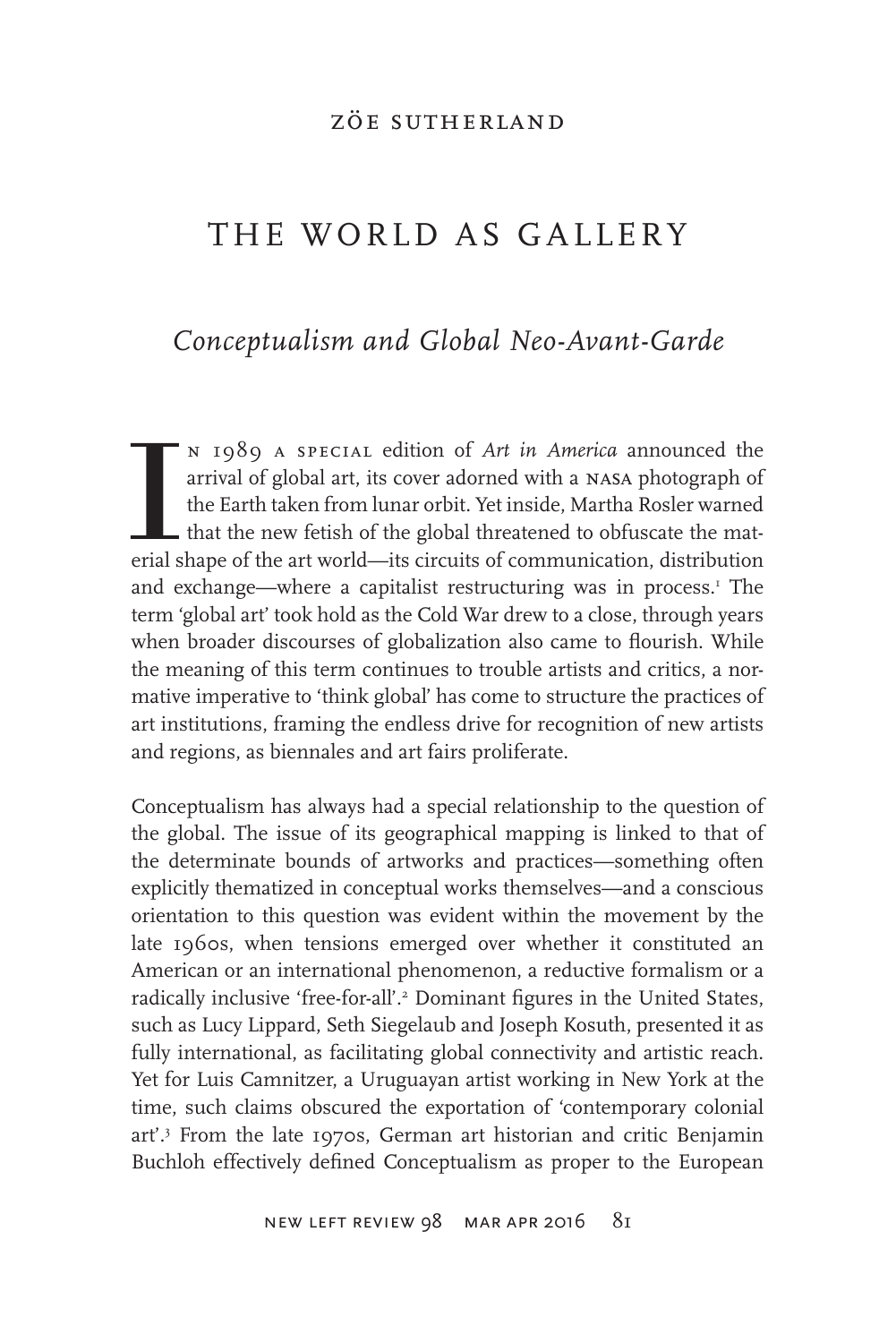and American hegemonic centres, though Siegelaub disputed Buchloh's emphasis on Manhattan.4

Then in the early 1990s, as a lucrative Neo-Conceptual movement consolidated its position in an expanding global art market, Conceptualism was proclaimed the first global art form. In a series of articles and exhibitions—mostly on us soil—Mari Carmen Ramírez presented Latin America as the exemplar of Conceptualism's global character. Ramírez became a core reference for inscriptions into an emerging narrative of global conceptualisms, cementing an image of Latin America as radical other to the us's formalism.5 The landmark 1999–2000 exhibition *Global Conceptualism: Points of Origin, 1950s*–*1980s* was decisive in extending this story, inviting eleven international curator-essayists to formulate accounts of their respective regions.<sup>6</sup> The unifying idea was that Conceptualism had spontaneously proliferated worldwide in two waves—1950–73 (in the us, Japan, Western and Eastern Europe, Latin America, Canada, Australia), and 1973–89 (in the Soviet Union, South Korea, China, Africa)—as a set of strategic responses to the sociopolitical effects of the consolidating global economy.7

<sup>&</sup>lt;sup>1</sup> Rosler, contribution to 'The Global Issue: A Symposium', Art in America, vol. 77, no. 7, July 1989.

<sup>2</sup> Lucy Lippard, *Six Years: The Dematerialisation of the Art Object from 1966 to 1972,*  Berkeley 1973.

<sup>3</sup> Luis Camnitzer, 'Contemporary Colonial Art' (1969), in Alexander Alberro and Blake Stimson, eds, *Conceptual Art: A Critical Anthology*, Cambridge, ma 1999, p. 225.

<sup>4</sup> Yet in his classic text on conceptualism, Buchloh himself had noted—contrary to demands for 'purity and orthodoxy' from some artists—that 'the historic phase in which Conceptual Art was developed comprises . . . a complex range of mutually opposed approaches', making it 'imperative to resist a construction of its history in terms of a stylistic homogenization, which would limit that history to a group of individuals and a set of strictly defined practices'. See 'Conceptual Art 1962–1969: From the Aesthetic of Administration to the Critique of Institutions', *October*, vol. 55, Winter 1990, p. 107, and the debate between Buchloh, Kosuth and Siegelaub in October, vol. 57, Summer 1991.

<sup>5</sup> Ramírez consolidated Simon Marchan Fiz's 1972 formulation of Latin American conceptualism as 'ideological', in contrast to us 'formalism'. Ramírez, 'Blueprint Circuits: Conceptual Art and Politics in Latin America'; essay written for the catalogue of the exhibition *Latin American Artists of the Twentieth Century*, moma, New York 1993.

<sup>6</sup> Directed by Jane Farver, Rachel Weiss and Luis Camnitzer, the exhibition at the Queens Museum of Art in New York included over 135 artists from 30 countries.

<sup>7</sup> This periodization was based on Eric Hobsbawm's *Age of Extremes*, London 1994.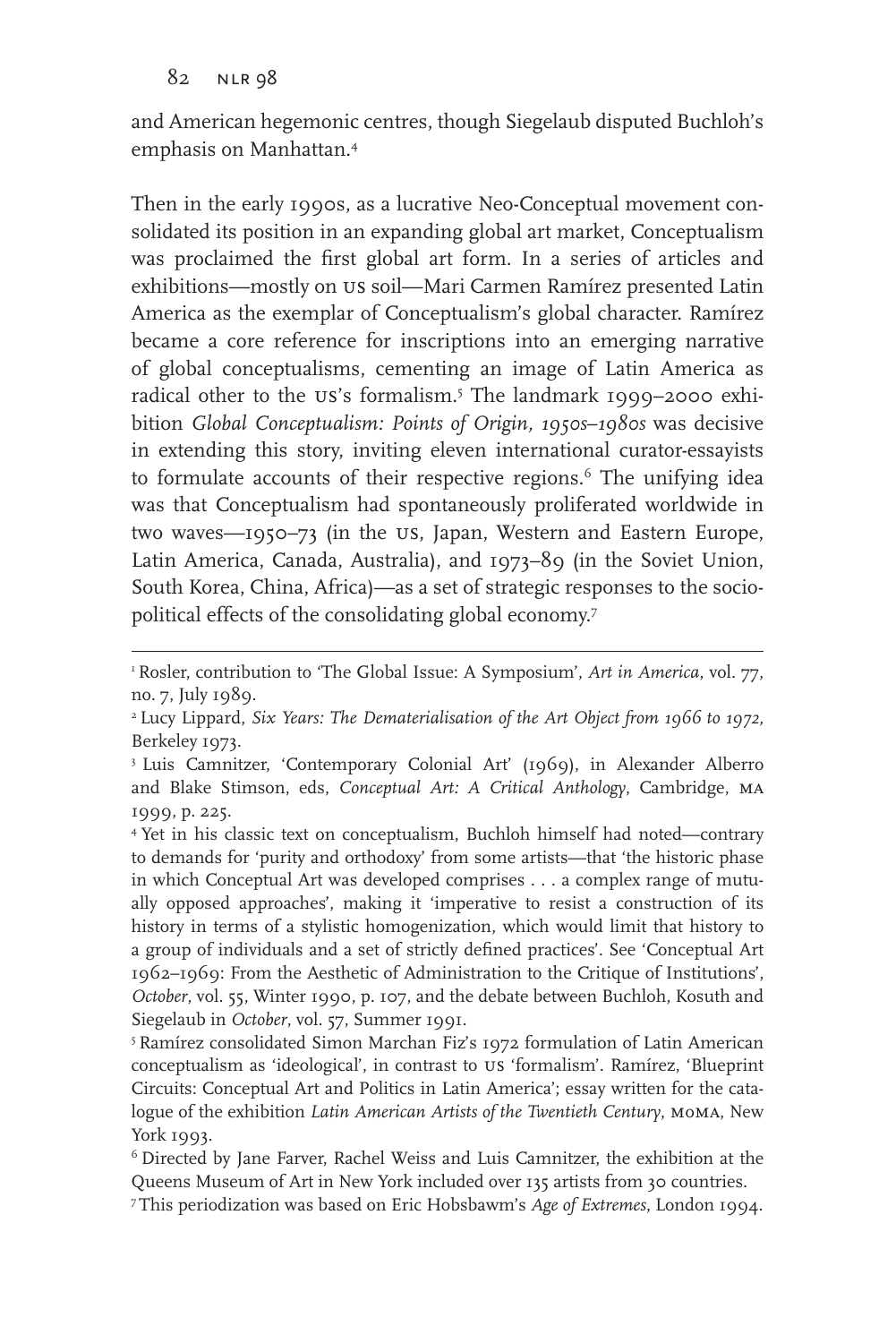In its drive for inclusivity, the exhibition stretched the definition of Conceptualism to the verge of indeterminacy, and the regional accounts in its own catalogue were sometimes in tension with the unifying idea. In relation to 1960s–70s India, Apinan Poshyananda explained that anti-American sentiment had brought resistance to Pop and Conceptual Art and, citing Siva Kuma, that experimentation had been inhibited by entrenched colonial pedagogy.<sup>8</sup> Okwui Enwezor denied the existence of anything like a Conceptual movement in 1970s Africa, citing a few 'isolated' and 'scattered' examples.<sup>9</sup> Regional studies of conceptual practices have since proliferated, with some attempts to return to more determinate analyses of the artistic landscape, seeking to qualify—rather than deny—the clear dominance of the hegemonic centres.<sup>10</sup>

#### *The conceptual moment*

The indeterminacy of Conceptualism as a movement may be grounded in certain generic aspects of artistic modernity. As John Roberts has claimed, 'the most fundamental shift of modernism was less the move to painterly abstraction than the subsumption of art under the logic of art's conceptual and formal conjunction'.<sup>11</sup> If modernist art practice is schematizable into two moments, or modes of response to the crisis of the art object—on the one hand, a 'Greenbergian' self-interrogation within existing terms; on the other, avant-garde experimentations in Peter Bürger's sense, which throw into question the artwork as such, and thereby the status of art as social institution—much of the latter can be construed as 'conceptual' in some sense.12 Thus the globality of 'conceptualism' may partly be that of a generic aspect of modernist art, itself already quite geographically dispersed by the time a self-identifying Conceptualist movement emerged in the 1960s.

<sup>8</sup> Apinan Poshyananda, '"Con Art" Seen from the Edge: The Meaning of Conceptual Art in South and Southeast Asia', in *Global Conceptualism: Points of Origin, 1950s– 80s,* New York 1999; Siva Kuma, 'Contemporary Indian Art: The Last Fifty years', in *Tryst with Destiny: Art From Modern India, 1947–1997,* Singapore 1997, pp. 45–56. 9 The main exception was Malcolm Payne, a South African who studied in London in 1973. See 'Where, What, Who, When: A Few Notes on "African" Conceptualism' in *Global Conceptualism,* pp. 111–6.

<sup>10</sup> See for example, Reiko Tomii, *Radicalism in the Wilderness: International Contemporaneity and 1960s Art in Japan*, Cambridge, ma 2016.

<sup>&</sup>lt;sup>11</sup> John Roberts, *Revolutionary Time and the Avant Garde*, New York and London 2015, p. 2.

<sup>&</sup>lt;sup>12</sup> Peter Bürger, *Theory of the Avant-Garde*, trans. Michael Shaw, Minneapolis 1984.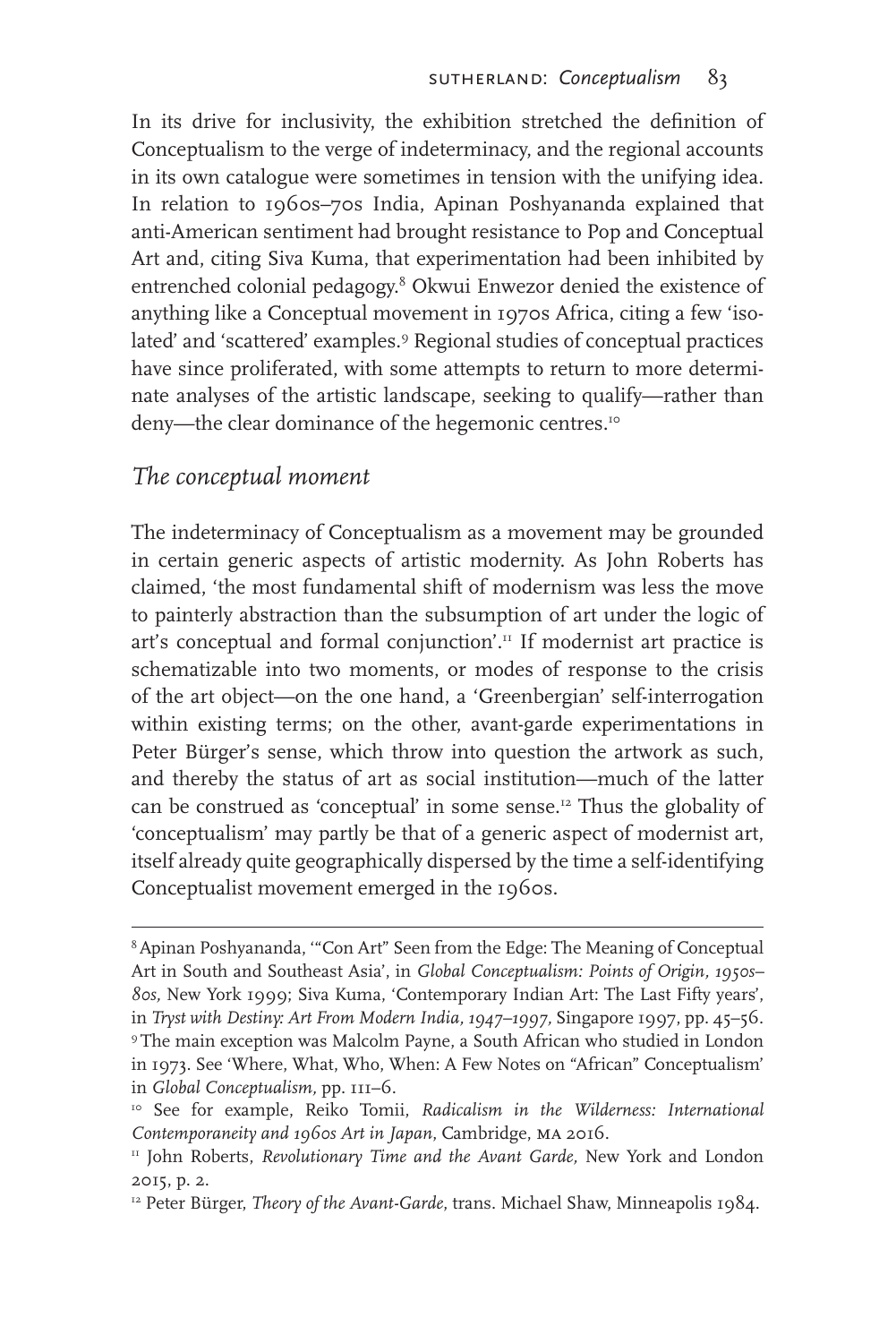Those aspects were sufficiently prominent within the widespread neoavant-garde tendencies of the postwar period, particularly amid Abstract Expressionism's global *capita mortua*, that it is plausible to identify numerous practices that—with the prejudice of hindsight—can appear at least proto-conceptual. These were indeed globally 'spontaneous', in the sense that they lacked any single organizational pole or conscious referent, but it took the emergence of a hegemonic, New York-centred scene from this broader moment for these to be ranged under, and read through, a single term. What follows is an attempt to sketch the crystallization of 'Conceptual Art' in this ambiguous structure, whereby local neo-avant-gardes both provided preconditions for, and were mediated by, determinate transnational networks centred on the global metropoles. Since these structures were themselves often thematized in the artworks and exhibitions around which they were constructed, we should also be attentive to the peculiar function of 'the global' in the neo-avant-garde imaginary. If such structures are often obscured by what Pamela Lee has termed the art world's 'global state of mind', looking at the question in this way we may hope to break out of the endless play of antinomies between abstractly boundless extension on the one hand, and reductive concretization on the other.<sup>13</sup> But since these structures pivoted upon the metropole, it is there that we should start.

#### i. united states

The landscape in which us Conceptualism emerged was shaped by the particular 'internationalism' of postwar reconstruction and the Cold War. With the transfer of the cultural centre from Paris to New York, a selfconscious programme was developed of mobilizing us modernism—of which Abstract Expressionism was of course the emblem—as a tool of soft power.<sup>14</sup> New transnational networks for the circulation, distribution and exchange of artworks were established, parading American art throughout Western Europe, Latin America, Africa, India, Japan, Yugoslavia and Australia, while us institutions sometimes bought up art from around the world—especially where resonances with Abstract

<sup>&</sup>lt;sup>13</sup> Pamela Lee, 'Boundary Issues: The Art World Under the Sign of Globalism', *Artforum*, November 2003; see also Marina Vishmidt's critical comments on Lee's more recent work in 'Etherized', *Radical Philosophy* 190, March–April 2015. <sup>14</sup> Serge Guilbaut, *How New York Stole the Idea of Modern Art: Abstract Expressionism, Freedom and the Cold War*, Chicago 1985.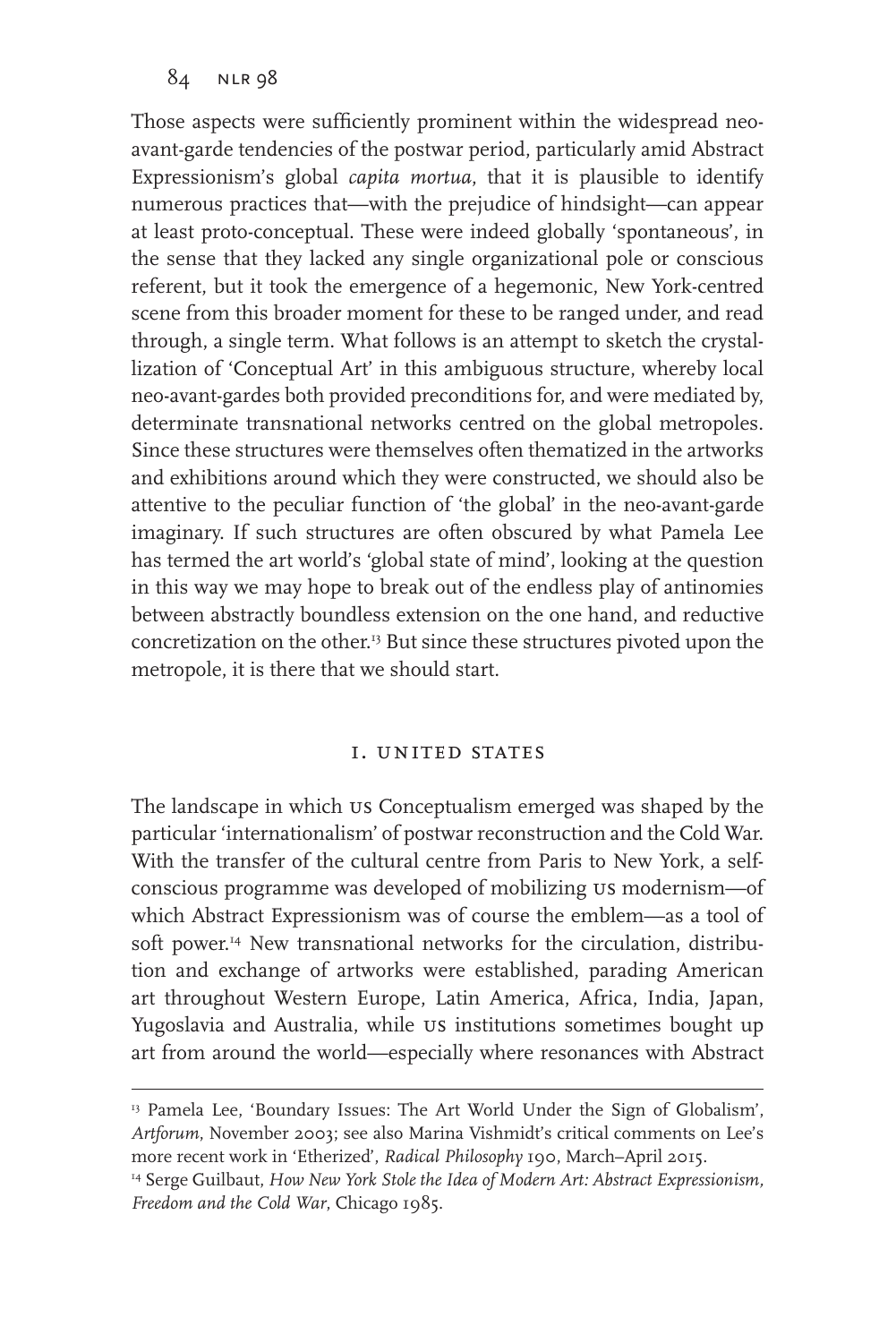Expressionism were perceived. The terms of Clement Greenberg's dispute with Harold Rosenberg over the nature of modernism supplied the dominant theoretical framing: a counter-Enlightenment programme of medium-specific self-interrogation vs. the free act of painting over and against the art object itself.<sup>15</sup>

Some famous early harbingers of the us conceptual turn appeared in the early 1950s, specifically as repudiations of Abstract Expressionism and its attendant ideologies. Robert Rauschenberg's *White Paintings* (1951) were pitted against the dogma of expressive artistic processes; his *Erased de Kooning* (1953)—a literal description of the work—signalled a rejection of the Abstract Expressionist's personalized signature. The aim was a de-reification of the artwork, to allow new kinds of meaning to appear. Significant in the cultural ambience at this time was a burgeoning interest among American artists in Zen—exemplified in D. T. Suzuki's 1950s lectures at Columbia—which helped promote a certain mysticism of the negative.16 Then in the mid 1950s a Duchamp revival began, in which the readymade would be interpreted as revealing art's conceptual nature and the institutional underpinnings of its alleged autonomy.

In 1961, Lithuanian-American George Maciunas formed Fluxus, rekindling the Dadaist hope for an inclusive transnational artistic collectivity. Through it, a loose international network of artists would flow, producing concerts, theatre, performance, publications and mail art. It was a Fluxus-associated artist, Henry Flynt, who first used the term 'concept art', in 1961, to define 'an art of which the material is *concepts*, as the material of e.g. music is sound'.<sup>17</sup> A 'non-movement', claiming 'everything is art and anyone can do it', Fluxus sought universal accessibility for art across geopolitical and class boundaries, aided by an erasure of distinctions between objects and words, visuality and language.<sup>18</sup> It aimed

<sup>&</sup>lt;sup>15</sup> Key texts here were Harold Rosenberg, 'The American Action Painters' (1952), in *The Tradition of the New*, New York 1960; Clement Greenberg, '"American Type" Painting' (1955), in *Art & Culture*, New York 1961; Greenberg, 'Modernist Painting' in *Forum Lectures*, Washington, DC 1960.

<sup>&</sup>lt;sup>16</sup> As the Situationists put it: 'the mental infirmity of American capitalist culture has enrolled in the school of Zen Buddhism'. See 'Absence and Its Customers', *Internationale Situationniste #2*, December 1958.

<sup>&</sup>lt;sup>17</sup> See Flynt, 'Concept Art', available on the George Maciunas Foundation website.

<sup>&</sup>lt;sup>18</sup> Fluxus had a relatively high ratio of female artists and a feminist impulse. Examples are Carolee Schneemann's *Meat Joy* (1964) and Shigeko Kubota's *Vagina Paintings*  (1965)—which may have been meant as a critique of Pollock's ejaculatory aesthetic.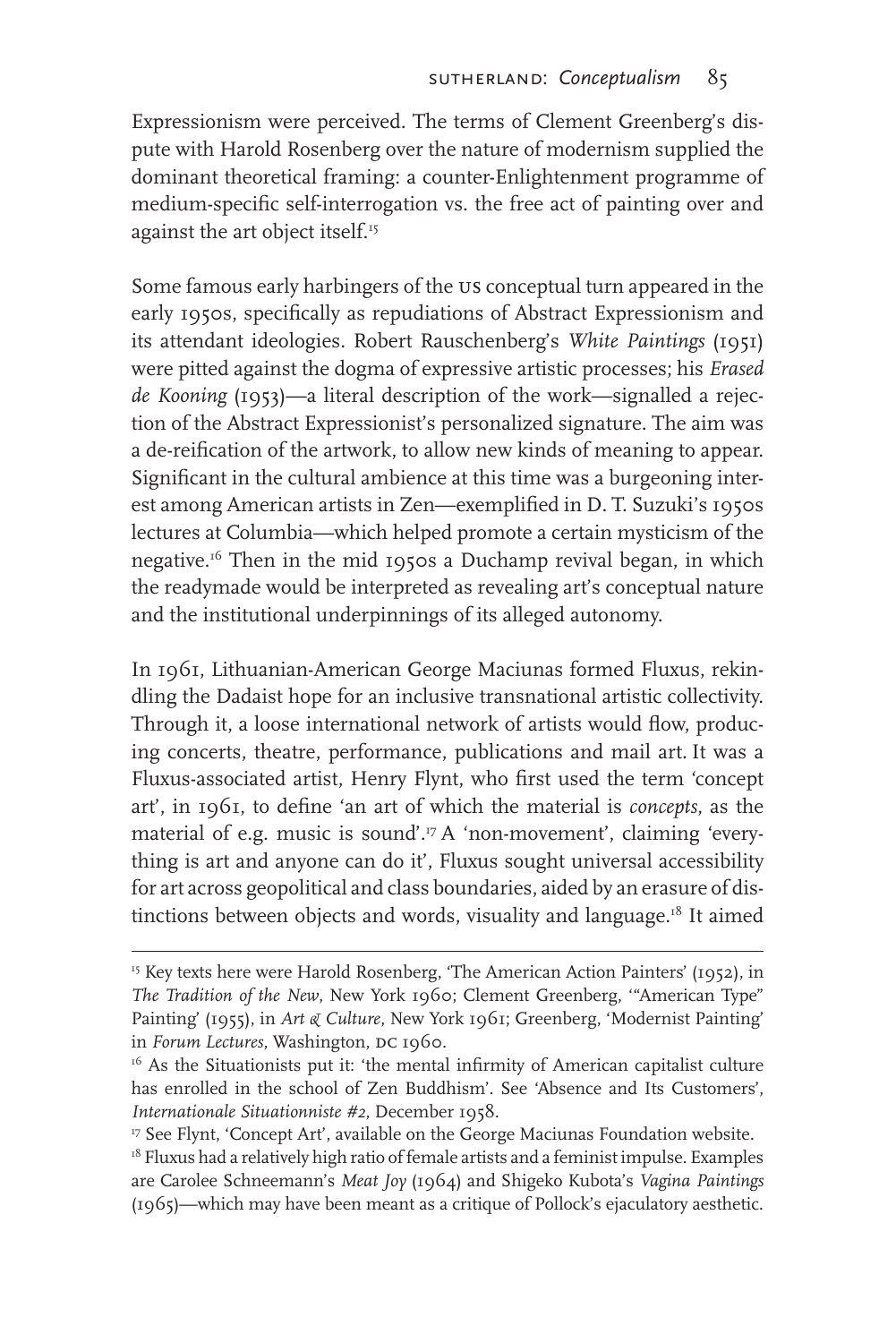to dissolve the art object and to implement the universal artistic event. The Yam Festival (1962–63)—a year-long event of daily performances would, according to Robert Watt, enable 'an ever expanding universe of events'. Fluxus epitomized the liquefaction of the artwork into process and performance—a 'neo-Dada' tendency for which Greenberg placed the blame on Rosenberg's privileging of action over object.<sup>19</sup>

## *Neo-avant-garde*

Though Peter Bürger would later dismiss the work of this period as a derivative after-image of the early twentieth century 'historic avantgardes', its concerns with the dissolution of art into life, with art as social institution, and with the paradoxes of art's supposed autonomy, often resemble his definition of avant-garde more literally than the original.<sup>20</sup> Sometimes this was under the influence of the earlier avant-gardes—Dada especially—but the more important influence was negative: opposition to the core assumptions of Greenbergian modernism—material objectivity, medium-specificity, opticality and autonomy—loomed large throughout the period.

In the context of the Duchamp revival, artists were inspired to reflexively flood the developing void of the artwork with its externalities. Robert Morris's *Card File* (1963) was a filing cabinet of notations about the economic, social and biographical contingencies of the work's production. His *Document* (1963) was a typed 'Statement of Esthetic Withdrawal'*,* in which he denied that another work—purchased but never paid for—had aesthetic content. Meanwhile, Minimalists were troubling the Greenbergian programme by displacing painting's reduction to the 'medium-specific' flat plane into what Donald Judd called 'specific objects', made of standardized materials, eradicating visual illusion, effacing the hand of the artist, and collapsing the distinction between painting and sculpture. In the US, the first phase of Conceptual Art developed out of these tendencies, brought together in the 1966 New York exhibition *Primary Structures,* which had direct spin-offs around the world.

Much early us Conceptualism was concerned with the market, bureaucracy and cultural institutions—perhaps because it was especially

<sup>&</sup>lt;sup>19</sup> Greenberg, 'Modernist Painting'.

<sup>20</sup> Bürger, *Theory of the Avant-Garde*.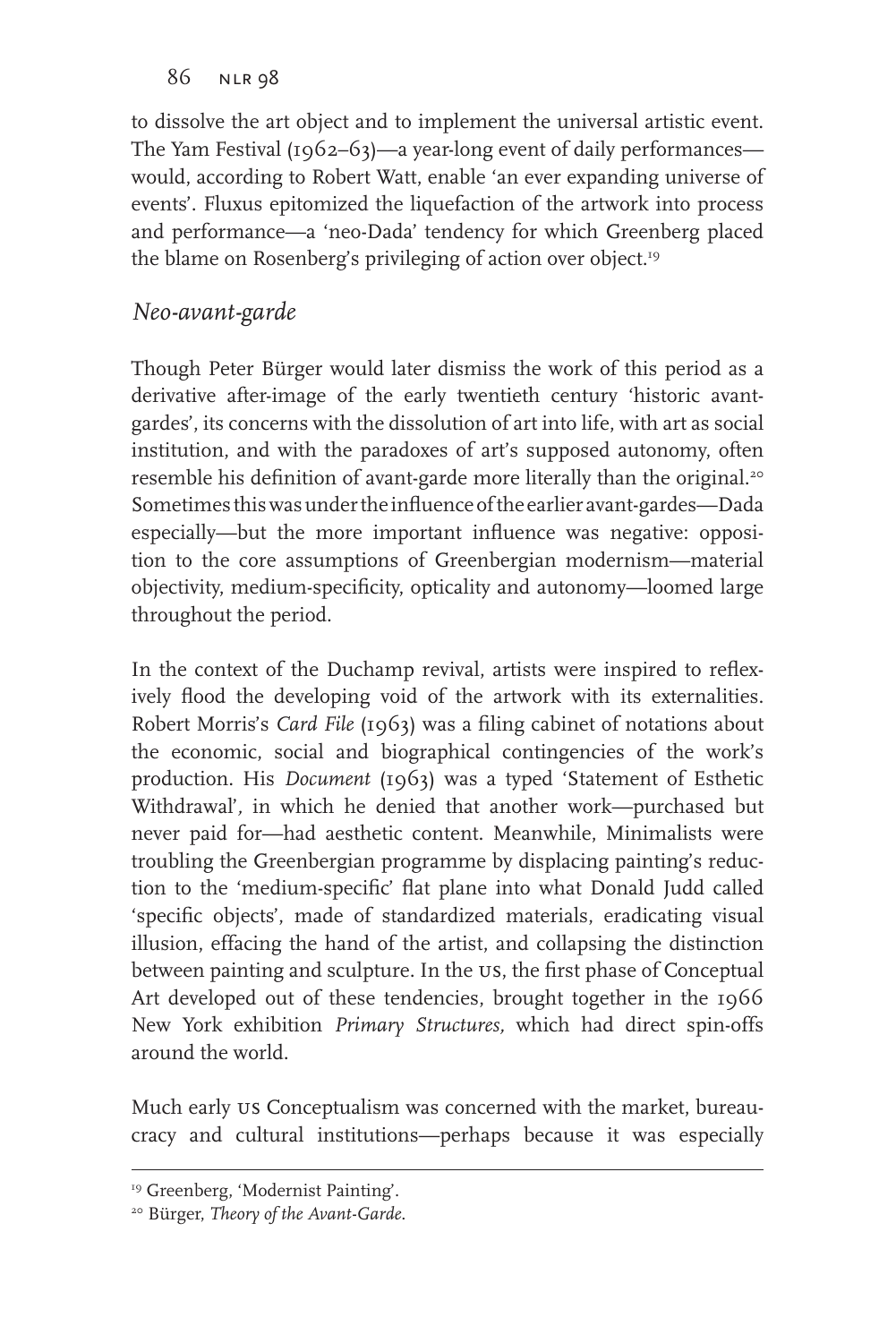feeling their grip. Through the 1960s, state promotion of the arts was being formalized and the first federal arts institution—the National Endowment for the Arts—was set up in 1965, with an internationalist agenda.<sup>21</sup> The 1960s also saw a flourishing art market permeated by speculative logics and fuelled by injections of private and corporate sponsorship. Modern art collecting, which had hitherto barely stretched beyond the Impressionists, now opened up to new forms. The relation between Conceptual Art and business was double-edged. While many artists aspired to be anti-commodity, some—notably Seth Siegelaub and Joseph Kosuth—courted business.22 The influx of speculative capital encouraged the development of new entrepreneurial forms, a new breed of gallerist and collector, as well as artist-run spaces—developments often championed as a de-hierarchization and hybridization of roles, an erosion of the status of the expert.

Between 1967 and 1969, Sol LeWitt set out a programme positioning the nascent movement against Abstract Expressionism. With Conceptual Art, 'the concept is the most important part of the work' and the execution 'a perfunctory affair'.<sup>23</sup> Cynicism about the cultural language of the postwar era—freedom, will, ego, spontaneity, expression—was evident in his claim that 'the idea becomes the machine that makes the art'.<sup>24</sup> The artistic idea, initiated by intuition, became a system that, once set in motion, should be followed absolutely—an attitude common among international neo-avant-gardes.<sup>25</sup> While there were varying attitudes

<sup>&</sup>lt;sup>21</sup> Greenberg played a role here as voice of establishment modernism, embarking internationally on state-sponsored tours, though the results seem to have been ambiguous: according to Geeta Kapur, despite the existence of regional modernisms, Greenberg's aesthetics meant very little in Asia. See 'Dismantled Norms: Apropos an Indian/Asian Avant-garde', in *When Was Modernism: Essays on Contemporary Cultural Practice in India*, New Delhi 2007, p. 59.

<sup>22</sup> See Alexander Alberro, *Conceptual Art and the Politics of Publicity*, Cambridge, MA 2003.

<sup>23</sup> Sol LeWitt, 'Paragraphs on Conceptual Art' (1967), in Kristine Stiles and Peter Selz, eds, *Theories and Documents of Contemporary Art*, Berkeley 1996.

<sup>24</sup> LeWitt, 'Sentences on Conceptual Art' (1969), in Stiles and Selz, eds, *Theories and Documents,* p. 826.

<sup>&</sup>lt;sup>25</sup> Adorno identified a general tendency in modern art to pursue such logics: 'The subject, conscious of the loss of power that it has suffered . . . raised this powerlessness to the level of a programme . . . perhaps in response to an unconscious impulse to tame the threatening heteronomy by integrating it into subjectivity's own undertaking as an element of the process of production'. *Aesthetic Theory*, London and New York 1997, p. 33.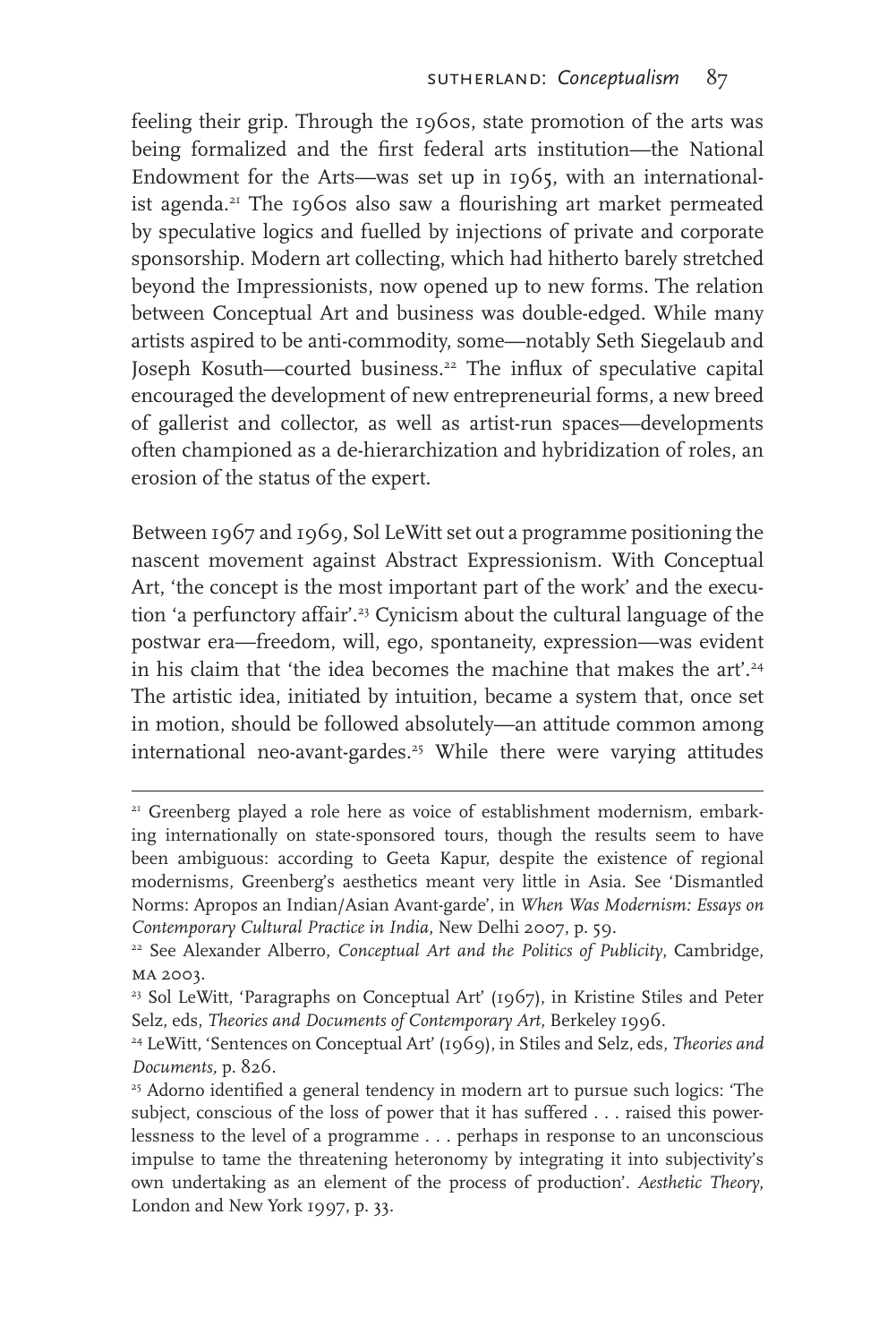towards the material, a 'dematerialized' strain now emerged, both facilitating and in accordance with the changing political economy of art.

For Kosuth, materials were an obstacle, and art need not be made even of linguistic material—though he invariably produced it. Inspired by Logical Positivism, his art was an 'analytic proposition'. Echoing Greenbergian notions of autonomy—albeit now released from the tie to physical media—art was to refer only to itself; the auto-interrogation of the medium had become that of art as such, as mere idea. In the 1966 *Art-as-Idea-as-Idea* series, Kosuth ditched all other elements to identify art with the concept alone, albeit presenting this identification in a postpainterly fashion on the gallery wall. Similarly, after spending the early 1960s blowing craters in the Californian landscape—an inverted land sculpture—Lawrence Weiner began his 'Statements', describing pseudoartistic gestures that may or may not be enacted, such as *One Pint Gloss White Lacquer Poured Directly on the Floor and Allowed to Dry* (1968).

## *Abstract globalism*

As us-based artists reduced their work to mere information in the years after 1968, they also emphasized a global interconnectedness. As Lucy Lippard told Ursula Meyer in 1969:

Some artists now think it is absurd to fill up their studios with objects that won't be sold, and are trying to get their art communicated as rapidly as it is made. They're thinking out ways to make art what they'd like it to be, in spite of the devouring speed syndrome it's made in. That speed has not only to be taken into consideration, but utilized.<sup>26</sup>

Gallerist Seth Siegelaub was promoting new exhibition and distribution formats that attempted to do just that. Dissolving art's presentation into its distribution, he wanted to facilitate a geographical and institutional decentralization of the art world. 'I think New York is breaking down as a centre', he enthused in 1969, 'Not that there will be another city to replace it, but rather, where any artist is will be the centre.'<sup>27</sup> This vision resonated in much post-68 practice, especially that of Siegelaub's

<sup>26</sup> Lippard, *Six Years,* p. xvii.

<sup>&</sup>lt;sup>27</sup> Charles Harrison and Seth Siegelaub, 'On Exhibitions and the World at Large' (1969), in Alberro and Stimson, eds, *Conceptual Art*.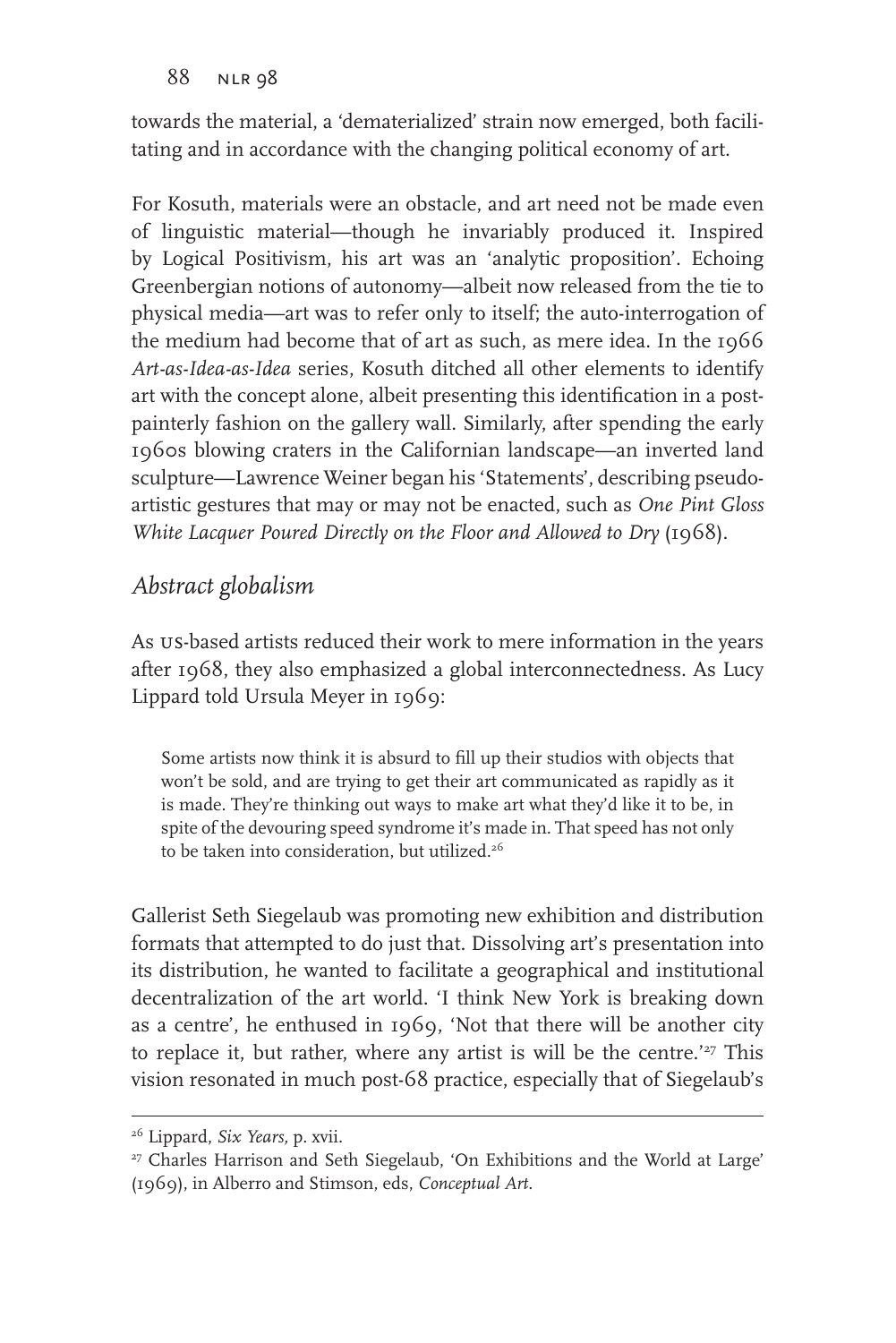clique, who withdrew into producing ideas for circulation. Kosuth gave up making photostats, anonymously publishing his works as posters, flyers, magazine adverts and billboards, to be circulated worldwide. Weiner substituted his industrial-style removals with descriptions of past actions, typed in minimal, emotionally-neutral language, circulating them in catalogues.

Robert Barry's famous *Inert Gas Series* consisted of a mailshot with a phone number connecting to an answering service, which reported that Barry had 'returned' noble gases to the atmosphere in various locations—most notably the desert. Due to the colourlessness and chemical inertia of noble gases, their release had neither visual nor chemical effect, expanding forever in an imperceptible environmental sculpture. This may be taken as emblematic of a tendency to toy with the abstractly universal as both content and form, gesturing towards an infinity of potential inclusion at the level of communication, ideas, even physical reality: the many negatives—inertia, invisibility, non-presence, unconfinement, desert—may be read together positively as conjuring an abstract globality. Similarly, Barry's *All the things I know but of which I am not at the moment thinking*—*1:36 pm, 15 June 1969, New York,* posed the idea of a work transcending 'all space and time'.<sup>28</sup> Such withdrawals forced exhibition organizers to enact the limits of institutional spaces in order to present the conceptual artwork, implicitly measuring up the particular exhibition against a potential universal extension beyond it.

From 1969, exhibitions were increasingly reduced to catalogues, with surrounding texts citing informality, equality of participation, global connectivity, and an anti-commodity intent. 'Catalogue shows', of which Siegelaub held a series between 1969 and 1970, were a convenient way of collating the work of geographically dispersed artists. In *March 1–31*  (1969) he ignored the gallery altogether, asking thirty-one artists to respond swiftly with 'any relevant information regarding the nature of the "work" you intend to contribute', the catalogue of which would be distributed worldwide, free of charge. This format was repeated in

 $28$  In these pages Malcolm Bull has recently made ingenious hay of the antinomies between the apparent solipsism of such works and their publicity, drawing on the Wittgensteinian notion of private language. Missing from his reading is a sense of the abstract globality conjured by the many negations of the conceptual artwork. See Bull, 'The Decline of Decadence', nlr 94*,* July–August 2015.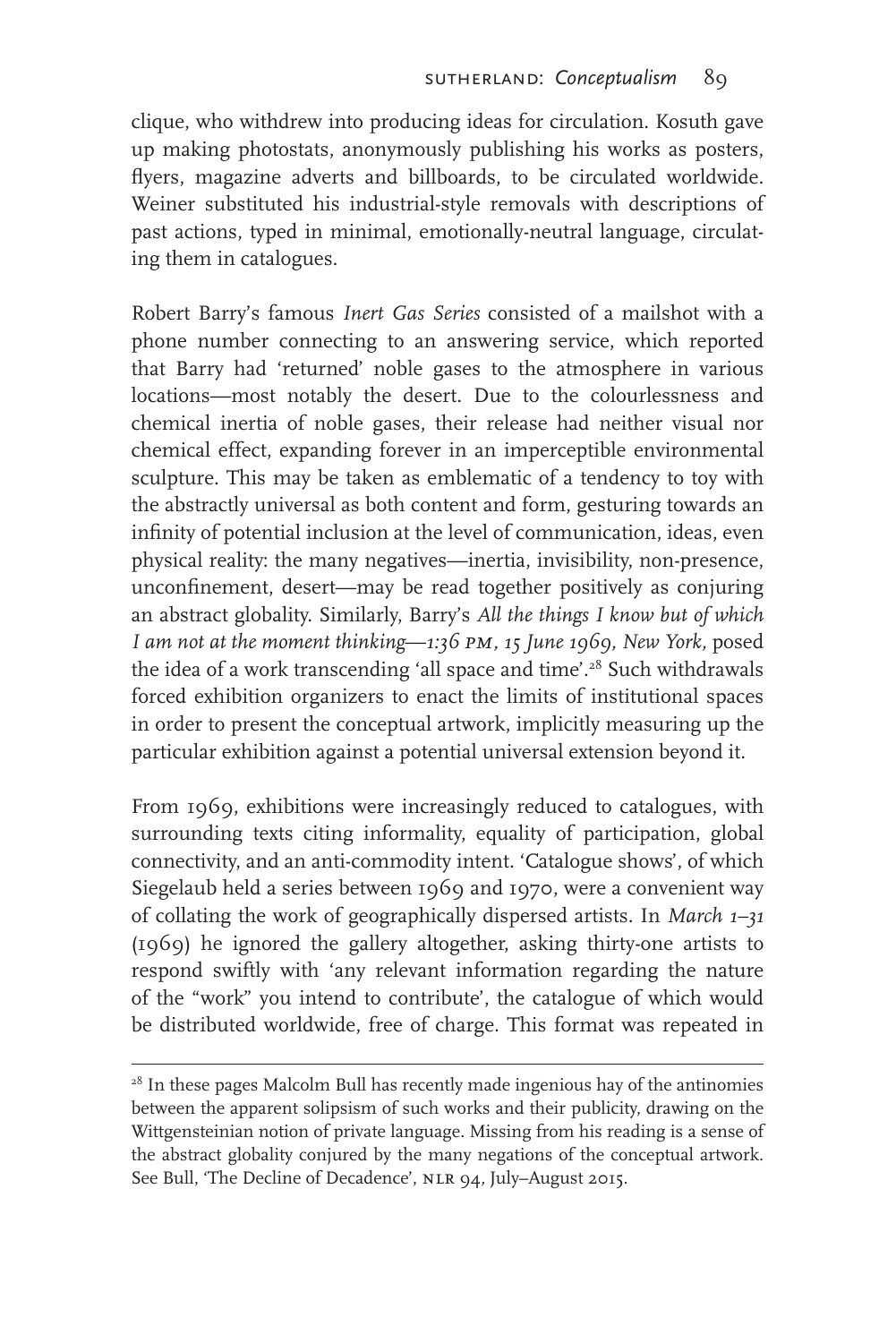the trilingual—English, French and German—*July–August–September*  (1969), which had eleven artists, all in Siegelaub's clique, positioned at locations around the world. Kosuth's *15 Locations* (1969–70), in which thesaurus categories were published in local newspapers, took place 'all over the world'—in North America, Western Europe, Argentina and Australia. In *July/August* (1970)—the last of Siegelaub's catalogue shows—he asked six critics to select artists to fill eight pages of *Studio International.* As Alexander Alberro has noted, this insertion of art into pre-existing circuits of distribution rendered it equivalent to its advertising.<sup>29</sup> These modes of circulation gave international currency to US Conceptualism, and to specific artists. But for Siegelaub, it was a matter of embracing a world without boundaries—institutional, national, ideological. By reducing presentation to publicity he had 'eliminated space' and turned the whole world into his gallery.

### *Concrete universalism*

This extension of the space of art to the world at large was not the avantgardist dissolution of art into life. If Kosuth's 'art as idea as idea' displayed a lingering Greenbergianism, even Siegelaub's attempts to dissolve the artwork into an unbounded communication could be construed as so many instances of autonomous art's self-interrogation. In the dialectics of artistic autonomy, Conceptualism's vacuous universalism was always at risk of challenge in the name of a more concrete one. From the late 1960s, the aspect of institutional critique in neo-avant-garde practice was increasingly allied with radical social and counter-cultural movements, and issues of race and gender were forced onto the agenda. The Art-Workers Coalition, a heterogeneous group of 300 artists, demanded less hierarchy and centralization in the art world, an end to institutional complicity in corruption and to the suffering of Vietnam. By the 1970s, Kosuth's tautological formulations were being rejected, and more personal, social and directly political practices, using bodily performance or photo-text combinations, were pushed to the foreground. Adrian Piper—who describes being marginalized within the Conceptual Art scene, despite the rigorously analytical bent of her earlier work—began her *Catalysis* series (1970), redefining art as a catalytic agent which could bring about transformations in the viewer or artist.<sup>30</sup> Piper walked New

<sup>29</sup> Alberro, *Conceptual Art and the Politics of Publicity*, pp. 56–7.

<sup>30</sup> Piper, *Out of Order, Out of Sight, Vol 1: Selected Writings in Meta-Art, 1968–92*, Cambridge, ma, p. xxxv.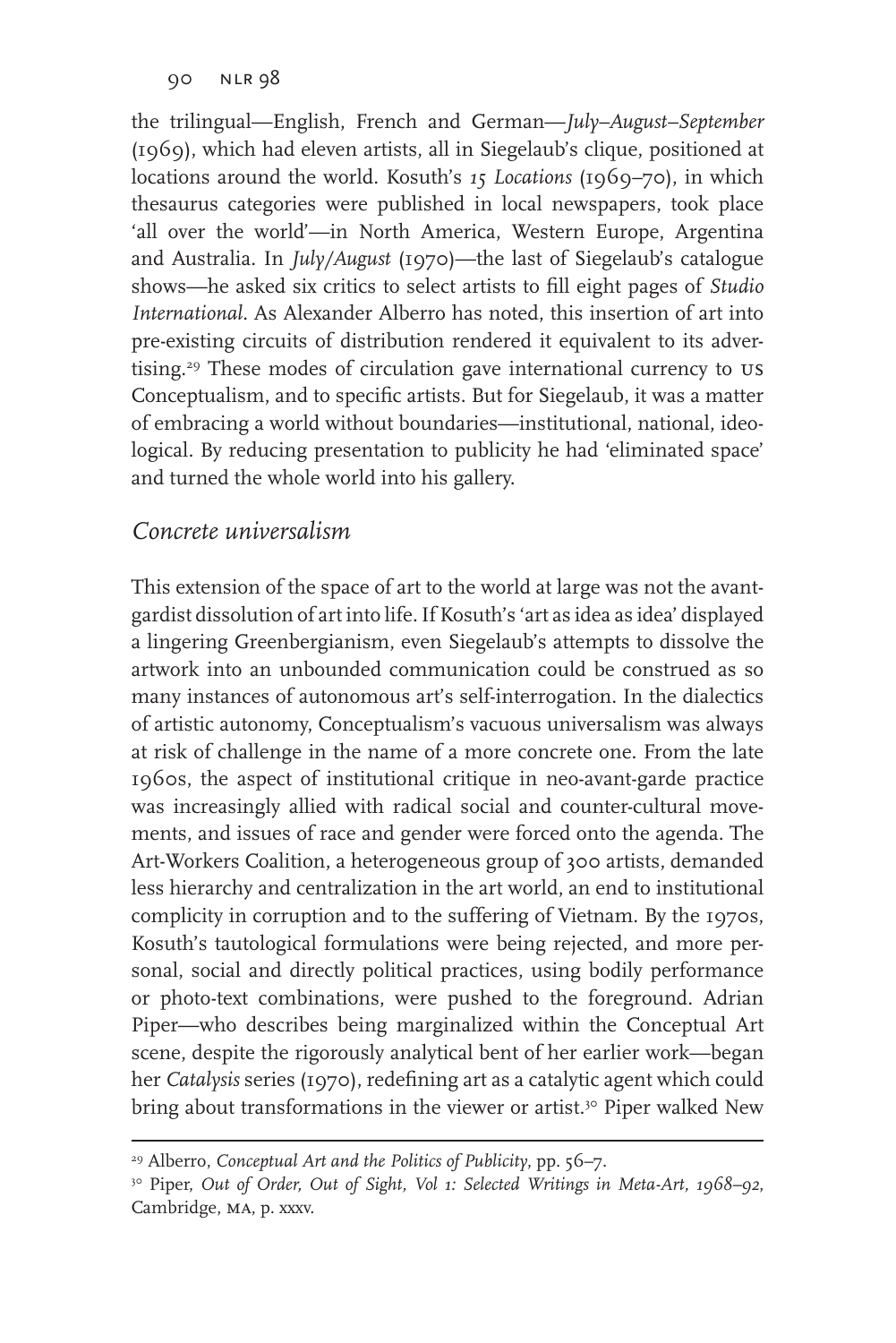York streets promoting 'non-pragmatic human confrontation' of people with their desires, fears and prejudices. By forgoing the institutional space, she aimed for an art that could become a tool of direct social transformation. Such approaches sometimes crossed over into grassroots community organizing, as with the 1971 exhibition and collective of the same name, *'Where We At': Black Women Artists*.

While American artists proclaimed the decentralization of art and reached out to the Third World, and while the world was becoming significantly more connected, us Conceptualism's global imaginary remained an abstract projection from artistic centres. And while many works and exhibitions employed telecommunications—such as the *Simon Fraser Exhibition* (1969)—these were typically restricted to North American and Western European participants.<sup>31</sup> The art market was dominated by Western artists and sellers, as it has remained to the present.<sup>32</sup> But the us was of course home not only to an 'indigenous' Conceptualism; it functioned as a nexus for artists from around the world. According to Terry Smith, Conceptualists often defined the movement as a practice 'for travellers between the peripheries and centres of cultural power'.33 Such travel was largely that of a set of metropolitan intellectuals and artists, enabled through governmental or institutional grants, or compelled through exile, and migration was primarily one-way—'periphery' to 'centre'—with countries or regions represented by a narrow set of figures. New York, Paris and West Germany were where most international conceptualists gained recognition—Yoko Ono, Yutaka Matsuzawa, On Kawara, Liliana Porter, Luis Camnitzer, Cildo Meireles, Eduardo Costa, Roman Opałka, to name a few.

Key Conceptual Art exhibitions from the late 1960s, largely organized by North America- or Western Europe-based artists, presented an increasingly global vision. Kynaston McShine's *Information* (1970) at moma—the first 'international report' on Conceptualism—exhibited 150 artists from 15 countries, adding Argentina, Brazil and Yugoslavia to

<sup>&</sup>lt;sup>31</sup> While Lippard emphasizes connectivity and exchange in the late 60s, her examples are mostly between the us and Europe—England, Italy, France, Germany, Holland and Yugoslavia—with the exceptions of Argentina, Canada and Australia. <sup>32</sup> For a relatively recent estimate of the geographical balance of the art market see Julian Stallabrass, *Art Incorporated*, Oxford 2004, p. 5.

<sup>&</sup>lt;sup>33</sup> Terry Smith, 'Peripheries in Motion: Conceptualism and Conceptual Art in Australia and New Zealand', in *Global Conceptualism*, p. 87.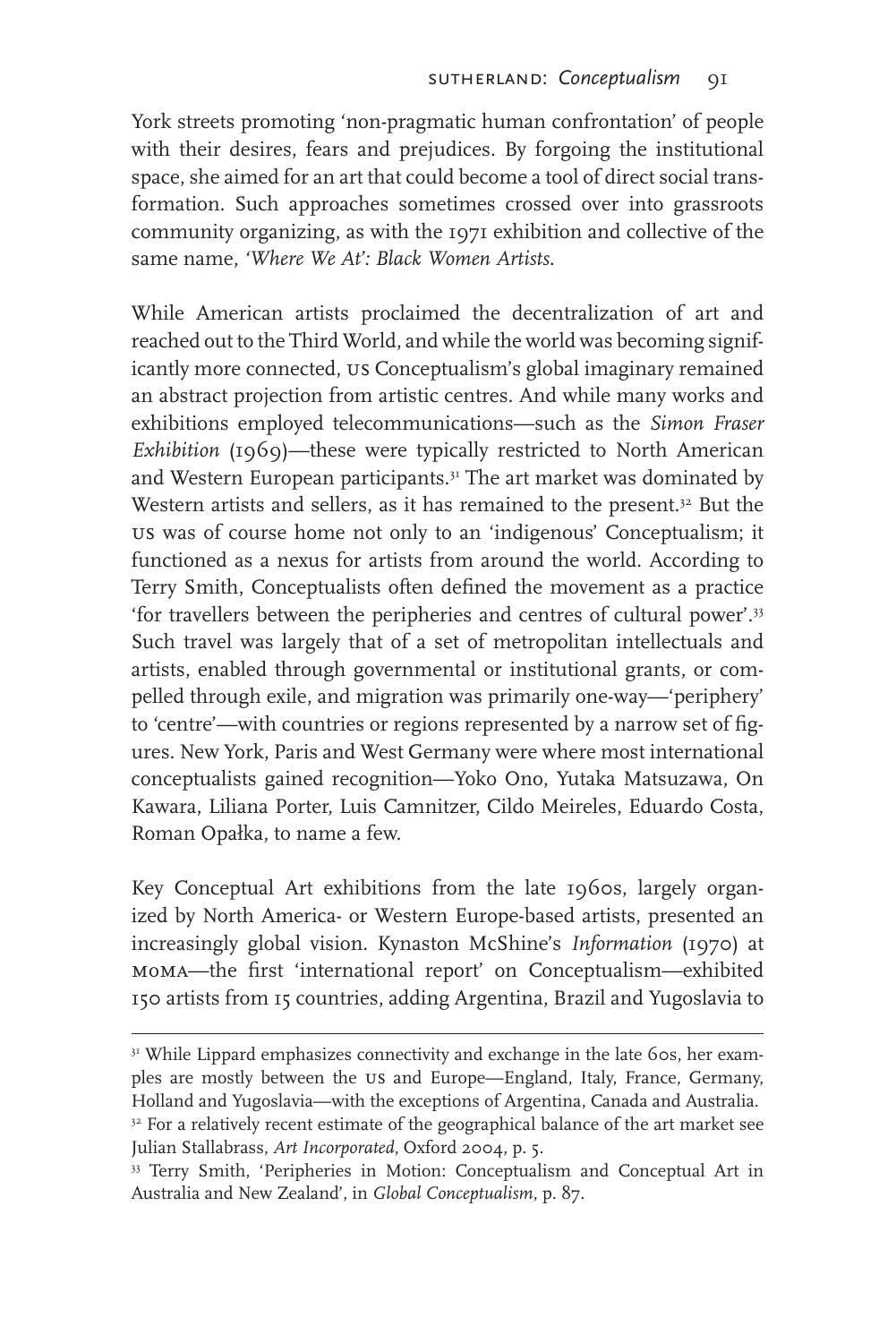the usual set.34 'Peripheral' representatives were handpicked, and exhibitions and symposiums conducted by telephone, through catalogues, or held in scattered locations around the world. But almost all participants were either born or based in North America or Western Europe (and very few were women). Lippard made efforts to connect Latin American and us artists after her 'numbers' exhibition in Buenos Aires (1970), opening a genuine dialogue with a handful from Argentina and Brazil, some of whom spent time in New York as a result, but the exhibition made few ripples in Latin America itself.35 As Lippard reflected:

Communication (but not community) and distribution (but not accessibility) were inherent in conceptual art. Although the forms *pointed toward*  democratic outreach, the content did not . . . Contact with a broader audience was vague and undeveloped.36

#### ii. japan

A Japanese modernist tradition had existed since the mid-nineteenth century, though artistic identities were troubled. In 1947, art historian and painter Kunitaro Suda described Japanese oil painting as 'cut-flower art'—a stream of imported styles that never took root—envisaging a 'pure' Japanese painting of the future.<sup>37</sup> Many post-war artists wished to resist cultural westernization, but grew sceptical about visions of an authentic Japanese form.38 While us modernism circulated in the 1950s, most Japanese artists identified with Europe. And while Japanese buyers had entered the art market in the early twentieth century, the Great Depression had forced their exit; a significant presence was not to be seen again until the 'bubble economy' years of 1986–91. Japan's commercial

<sup>34</sup> The exhibition's catalogue described it as an investigation into the effect on art of 'a culture that has been considerably altered by communications systems such as television and film, and increased mobility.' See Kynaston McShine, *Information,*  New York 1970.

<sup>35</sup> Pip Day, 'Locating "2,972,453": Lucy Lippard in Argentina', in Cornelia Butler, ed., *From Conceptualism to Feminism: Lucy Lippard's Numbers Shows 1969–74,* London 2010, p. 78.

<sup>36</sup> Lippard, *Six Years,* p. xv.

<sup>37</sup> Kunitaro Suda, 'Waga Abura-e wa Izuko ni Yuka ka' ('Whither Our Oil Painting?'), *Mizue*, Nov. 1947, cited in Akira Tatehata, 'Mono-Ha and Japan's Crisis of the Modern', *Third Text*, vol. 16, no. 3, 2002.

<sup>&</sup>lt;sup>38</sup> Tatehata, 'Mono-Ha and Japan's Crisis of the Modern'.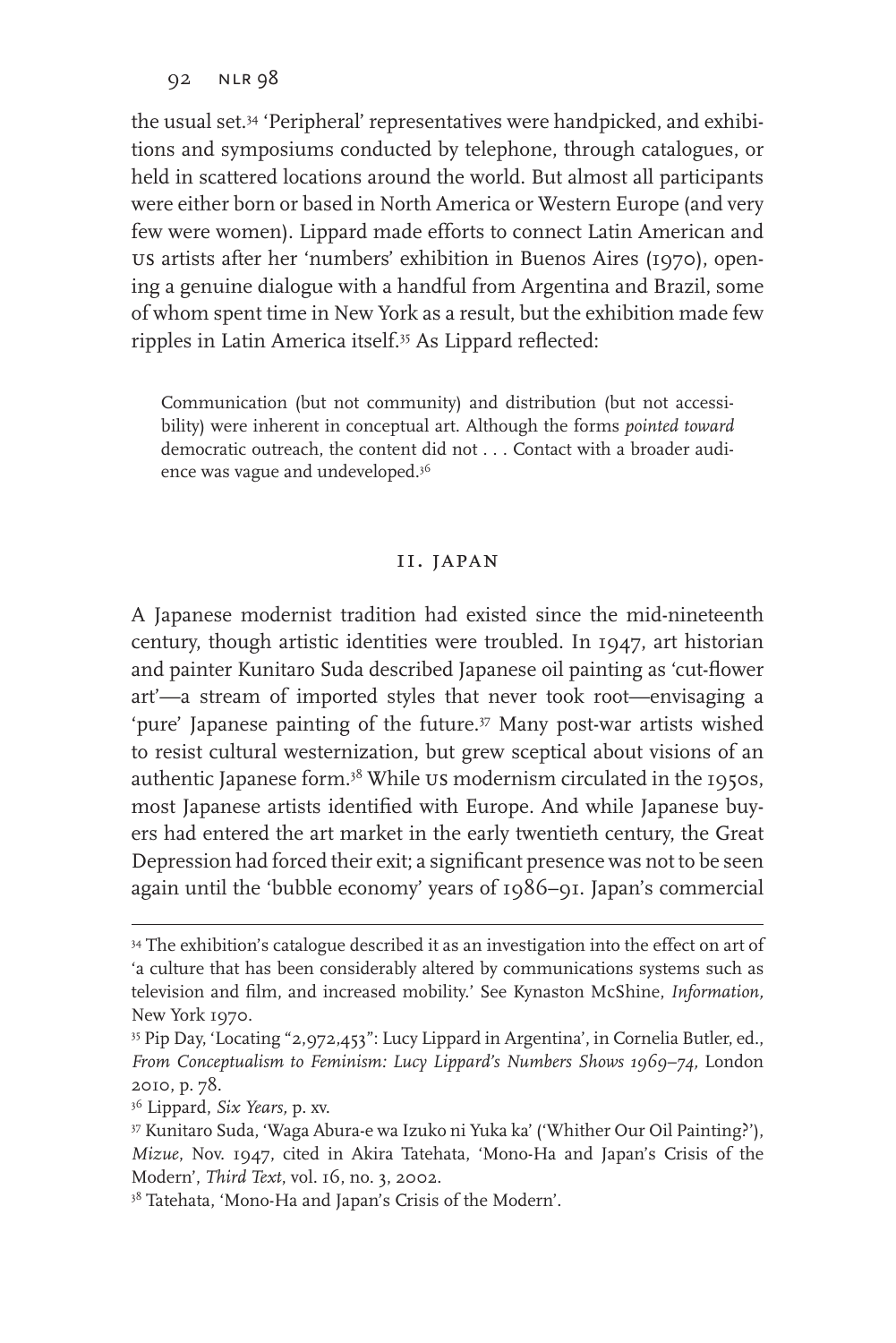gallery system was thus slow-growing in the first half of the 1950s, and government salons dominated, but several key spaces, such as the Yomiuri Independent (1949–65) and Gutai Art Association (1954–72), emerged as channels for experimental art, including proto-Fluxus, Anti-Art and Neo-Dada. As in the us, these heterogeneous neo-avant-garde tendencies provided a local seedbed for subsequent Conceptualism.

Gutai were international in outlook but drew upon traditional concerns of Japanese art in their critique of modernism, which they thought had suffocated art under 'false significations' of the intellect. Through ritualistic performances, the artist could release the 'scream of matter itself'.<sup>39</sup> Identifying as 'experimental painters', they aimed to enact Rosenberg's understanding of the painting as an arena of action. Saburo Murakami's *At One Moment Opening Six Holes*—performed in Gutai's first Tokyo exhibition in 1955, in a public park—preceded European destructive art and theatrically paralleled Lucio Fontana's slashed canvases (1949–68). In *Challenging Mud* (1955), Kazuo Shiraga wrestled a pile of mud to make a 'painting', seemingly instantiating Jean Dubuffet's idea of an art consisting only of 'monochromatic mud'.40 Following Rosenberg's instructions to avoid the paintbrush—which they interpreted as an injunction to liberate paint itself—Gutai utilized cannons, paint bombs, bicycles, umbrellas and vibrators, before abandoning painting for theatre.

By the late 1950s, Japanese art was gaining recognition abroad. From 1958, Sogetsu Art Centre in Tokyo served as a hub of international collaboration, whose central coordinates were symbolized by the monumental Abstract Expressionist and Art Informel paintings adorning its hallway.41 Initially dominated by Sakkyokuka Shudan (Composers Group), and frequented by Toshi Ichiyanagi and Yoko Ono, the centre hosted John Cage and David Tudor in 1962 and Rauschenberg, Cage and Merce Cunningham in 1964. In 1962, Ono, visiting from New York, exhibited *Instructions for Painting*, a series of canvases of written instructions for *An Imaginary Piece*. Such 'recipes', with their capacity to unsettle the

<sup>39</sup> Jiro Yoshihara, 'Gutai Manifesto' (1956), in Stiles and Selz, eds, *Theories and Documents of Contemporary Art*.

<sup>40</sup> In his 1946 manifesto, 'Rehabilitation of Mud', Jean Dubuffet had claimed that the role of painting was now to 'discover and order (an image) within formlessness of matter, so that one can rehabilitate that matter'.

<sup>41</sup> Doryun Chong, 'Tokyo 1955–1970: A New Avant-Garde', in Doryun Chong et al., *Tokyo 1955–1970: A New Avant-Garde,* New York 2012, p. 70.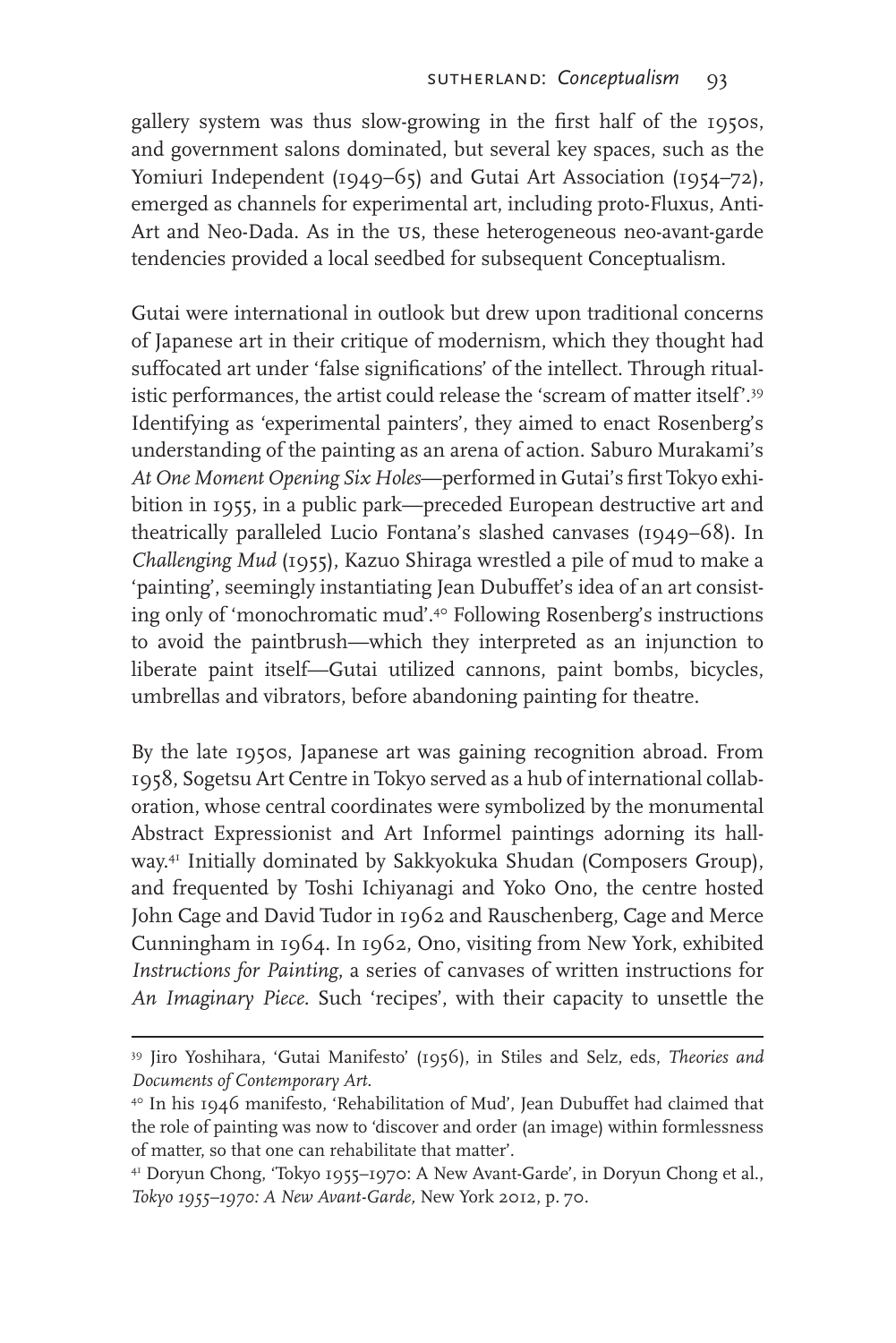roles of artist, audience, exhibitor, can be found in avant-garde practice as far back as Tristan Tzara's 1920 'How to Make a Dadaist Poem', but they loomed particularly large in Conceptualism, and Ono's may be viewed as one of the first emphatically Conceptualist pieces.

# *Art as agitation*

A 1958 Yomiuri Independent exhibition had marked the consolidation of Japanese Anti-Art and Neo-Dada. Signalling a move beyond Gutai's attachment to painting, artists began turning to junk-based or Surrealism-inflected sculptures, often alluding to the disfigured body.<sup>42</sup> But when Yomiuri's host site, Tokyo Metropolitan*,* attempted to exclude Anti-Art's 'offensive content' in 1962, terminating the event two years later, this helped precipitate a turn away from institutions, paralleling tendencies elsewhere towards institutional critique and art-activism as Japan entered its turbulent 1960s.<sup>43</sup> The traditional outdoor setting of Japanese performance art soon gained a political twist, as art became public and agitational. Following the 1960 protests against Anpo—the Japan–us security treaty—the streets of Tokyo saw performances and provocations, in which artists used the body as an instrument of critique, targeting the aspirations that accompanied economic growth, the persistence of oppressive social mores and state control.

In 1963, Zero Jigen Group began 'ritualistic happenings', involving over 300 eruptions of 'anti-social' behaviour in city spaces deemed respectable. In 1963–64, Hi Red Center—the former Neo-Dadaists Genpei Akasegawa, Jiro Takamatsu and Natsuyuki Nakanishi—held street 'agitations', documenting them on a giant map of the city. Before the 1964 Tokyo Olympics, in *Cleaning Event* they dressed up in surgical masks and lab coats to scrub Tokyo's tourist areas with toothbrushes, satirizing gentrification and Japan's jubilation at being a world player. In *Shelter Plan* (1964) they created single-occupant nuclear fallout shelters, with unopenable cans of food for invitees, signifying the ironies of us protection and growing urban atomization. The group accumulated anonymous contributors, who carried out guerrilla actions around

<sup>42</sup> Doryun Chong, *From Postwar to Postmodern, Art in Japan 1945–1989: Primary Documents,* New York 2012, p. 182.

<sup>43</sup> Alexandra Munroe, 'Morphology of Revenge: The Yomiuri Independent Artists and Social Protest Tendencies in the 1960s', in Munroe, ed., *Japanese Art after 1945: Scream Against the Sky*, New York 1994, p. 157.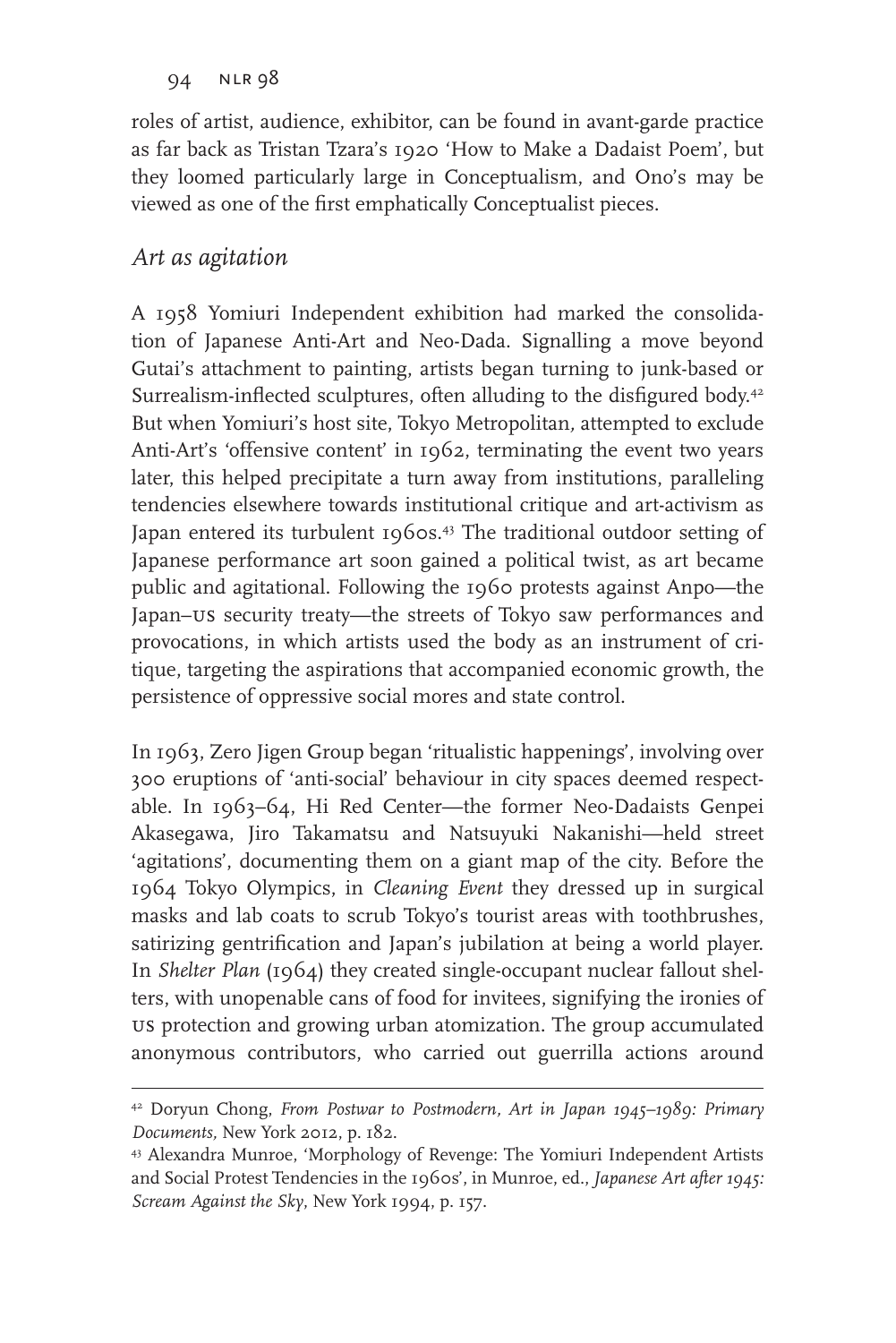Tokyo, decentralizing art practice and mirroring the broader wave of 'citizen activism'.

According to critic Toshiaki Minemura, by 1970 three tendencies were evident: a shift from production to presentation, which deskilled art and uncoupled it from its institutional and professionalized form; a 'dehierarchization' of visual perception, which dismantled the artwork and revealed its relations; and a 'refusal to make', which 'de-historicized' the medium, splitting it into opposing poles of idea and thing (*mono*).44 This trajectory—shaped by and accelerated through social unrest—de-reified the art-object in the first half of the 1960s, only to re-reify it in the late 60s and early 70s, through a split into Conceptual Art on the one hand, and post-Minimalist sculpture on the other.

Several famous Conceptualists—notably Yoko Ono and On Kawara worked in the us, and others had followed by the mid-1960s after the end of Japanese Anti-Art and Neo-Dada. Many were attracted to Fluxus, and there was some overlap between this and Conceptualism in figures such as Ono. Works by these émigré artists often adopted a style closer to Western Conceptualism. Prefiguring the later cognitive mappings of the British-origin group, Art *&* Language*,* Arakawa's pencil diagram, *Sculpting No. 1* (1961–62), drew attention to the mental processes in art production: arrows led out of the frame, indicating the work's conditions—an utterly dry statement about art's autonomy. In Kawara's date paintings (1966–2014), he laboriously hand-painted the date onto a monochrome canvas every day in the language of his location (which was typically New York), and placed it in a box lined with a local newspaper.

Prior to studying in the us from the mid 1950s, Yutaka Matsuzawa had composed increasingly abstract poetry, eventually formed only of '+' and '-' signs, believing that by transcending linguistic parameters the predicament of 'discommunication' and self-destruction could be overcome in a 'universal language'.45 It was actually in the us that Matsuzawa became interested in Shingon Mandala, a form of Japanese Buddhism, and decided to shift his practice from poetry to 'art through

<sup>44</sup> Minemura Yoshitake, 'On "Mono-Ha"' (1978), in Mika Yoshitake et al., *Requiem for the Sun: The Art of Mono-Ha*, Los Angeles 2012, pp. 120–1.

<sup>45</sup> Midori Ishikawa, 'Quantum Art: Post Hiroshima Psychotechnique', in the catalogue for *Yutaka Matsuzawa 1954–97*, Saito Memorial Kawaguchi Museum, 1997.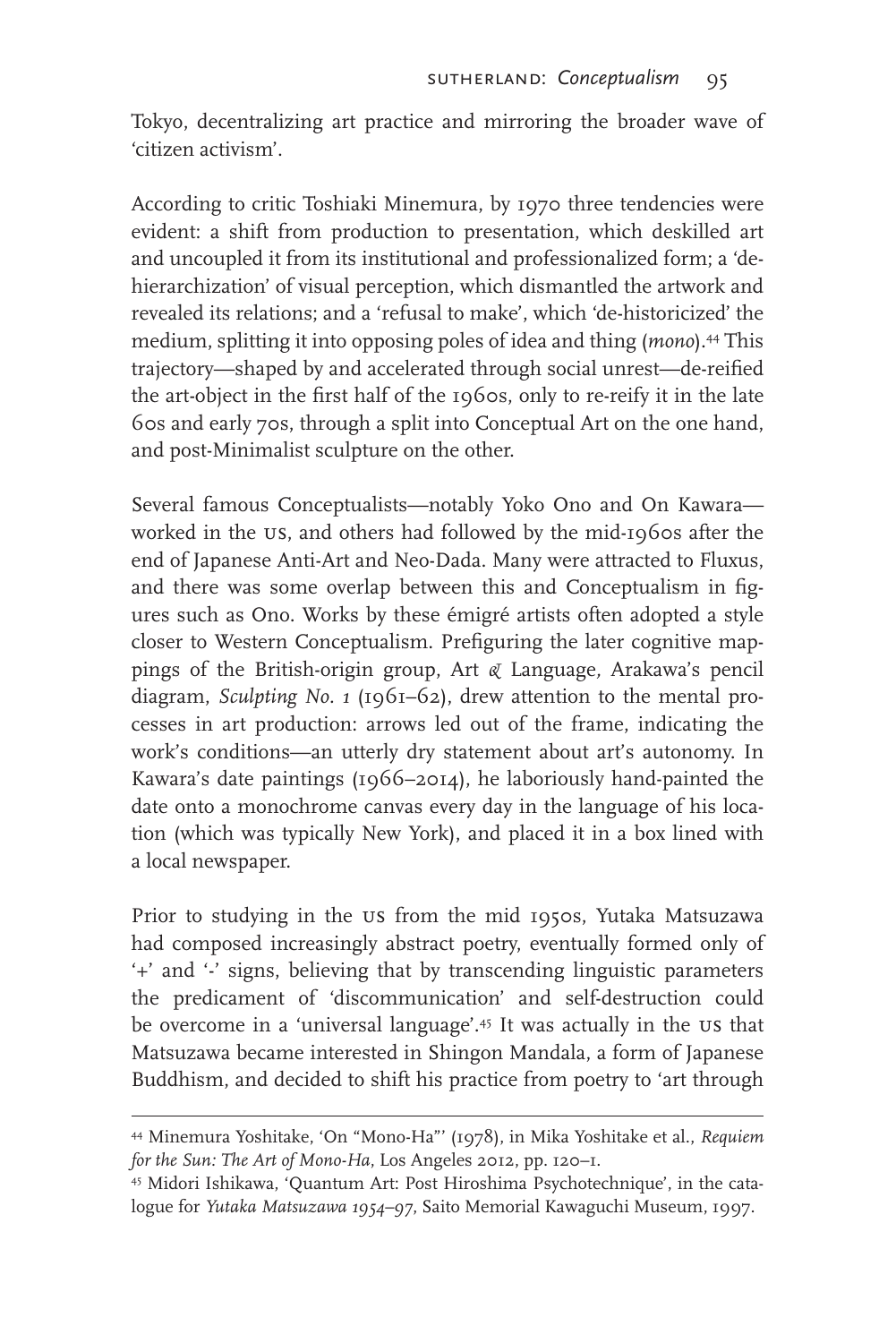words', but unlike Ono and Kawara he returned to settle in Japan. In 1964 he claimed to have heard a voice telling him to 'Vanish Objects!' and started using language-based conceptualism, performance and mail art to prompt 'non-perceptual' works, whose completion required contemplative visualization.46

# *The imaginary work*

As with much American Conceptualism, this movement beyond the art object was associated with a mystical universalism. Echoing Fluxus, Matsuzawa conceived 'vanishment' as a dissolving of barriers, claiming that artists should withdraw from the world of destructive things and move towards undifferentiated universal space. He sought a form of art that was insubstantial, spatially and temporally unlimited and accessible to all, his favoured medium being telepathy.47 An advert for *Independent 64* instructed, 'Don't believe in materials, don't believe in sensations, don't believe your eyes / Leave behind your artwork and bring the formless work (the imaginary work) to the venue.' The work, *¥ Dead ¥ Body ¥ Remains*, consisted of thousands of leaflets displaying Shingon textual configurations, which served as portable prompts for visualization. In *Anti-Civilization Exhibition,* he instructed viewers to evacuate the exhibition's content—eyes closed or open—and replace it with their own. *Disappearing Material Ceremony* (1966) invited people to sit facing a canvas and watch it reduce in size day-by-day until it disappeared.

As tensions mounted over Vietnam and Anpo—due for renewal in 1970—artists began evaluating the effectiveness of recent practice, including Conceptualism. Mono-Ha (School of Things) emerged in 1968 from Tama Art University, a central site of student struggle, though its artists refrained from political radicalism in their work—a point of contention for younger students.48 Disillusioned with the New Left and with the anti-institutional pretensions of Anti-Art, Mono-Ha expressed fatigue with the avant-garde's admiration of industrial society, its logic of competitive novelty, a perceived anthropocentrism, and an imperialism of 'creating'.49 Conceptual Art—understood as the 'creeping colonization' of the material by the idea, and the work by the

48 Tatehata, 'Mono-Ha and Japan's Crisis of the Modern'.

<sup>46</sup> Peter Osborne, *Conceptual Art*, London 2002, p. 115.

<sup>47</sup> Ishikawa, 'Quantum Art: Post Hiroshima Psychotechnique', p. 85.

<sup>49</sup> See Yoshitake, *Requiem for the Sun*, p. 99.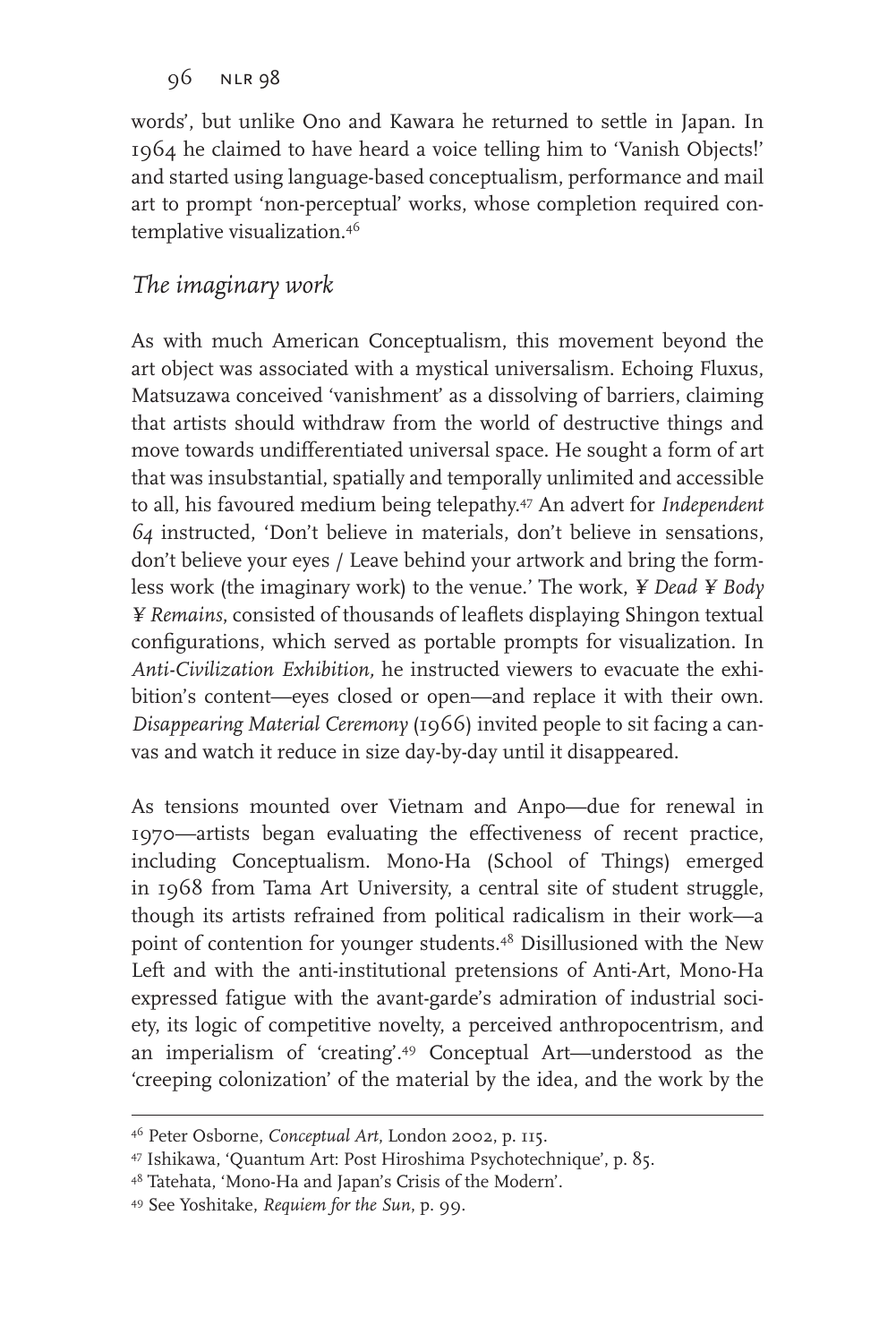artist—epitomized the imposition of human consciousness, and thus appeared a quintessentially modernist practice. Also lacking hope in any pure Japanese art form, Nobuo Sekine declared: 'a movement is viable only if it lacks a prospect or vision. We must start from that.'<sup>50</sup> Mono-Ha rejected Conceptualism, seeing transformative potential in the construction of a new philosophy of perception, which could forge a 'third way' between divisions of East and West, left and right, in which the world appeared stuck.<sup>51</sup>

Other artists were more negative still. Bikyōtō (Artists Joint-Struggle Council), founded in 1969 by Hori Kosai and Naoyoshi Hikosaka, questioned the role of the radical artist, and their complicity with institutions they sought to criticize; drawing on the student slogan *Jikohitai*  (self-negation), they encouraged artists to negate their own bases of expression. Grappling with the limit-point of avant-gardism, Bikyōtō advocated a direct dismantling of 'the power structure of art' by shutting down exhibitions, but the group splintered following the student movement's defeat. Though opposed to Mono-Ha's inward-facing practice, subgroups like the Bikyōtō Revolution Committee also abandoned direct politics after 1970 to focus on institutional critique.<sup>52</sup> Bigakkō, an alternative art school where many conceptualists taught, emerged in 1969 as a refuge and site for the formation of freethinking artists fit for political action. Matsuzawa's 1973 seminar series *Final Art* consisted of discussions and contemplations: students stood on the spot all day with 'nothing' written on them. But after the withdrawal of American troops from Vietnam in 1973, the mass movements with which Japanese neoavant-gardes had been closely connected lost their unifying focus.

#### iii. western europe

With Western Europe's post-war artists facing an obliterated landscape and wilted avant-garde, Abstract Expressionism was symbolic of reconstruction by the us. While the new American art circulated through

<sup>&</sup>lt;sup>50</sup> Nobuo Sekine, in 'Voices of Emerging Artists: Mono Opens a New World' (1970), roundtable discussion in *Requiem for the Sun,* p. 216.

<sup>51</sup> Mika Yoshitake, 'What is Mono-Ha?', *Review of Japanese Culture and Society,*  vol. 25, December 2013, p. 209.

<sup>52</sup> Reiko Tomii, 'Six Contradictions of Mono-Ha', *Review of Japanese Culture and Society*, vol. 25, December 2013.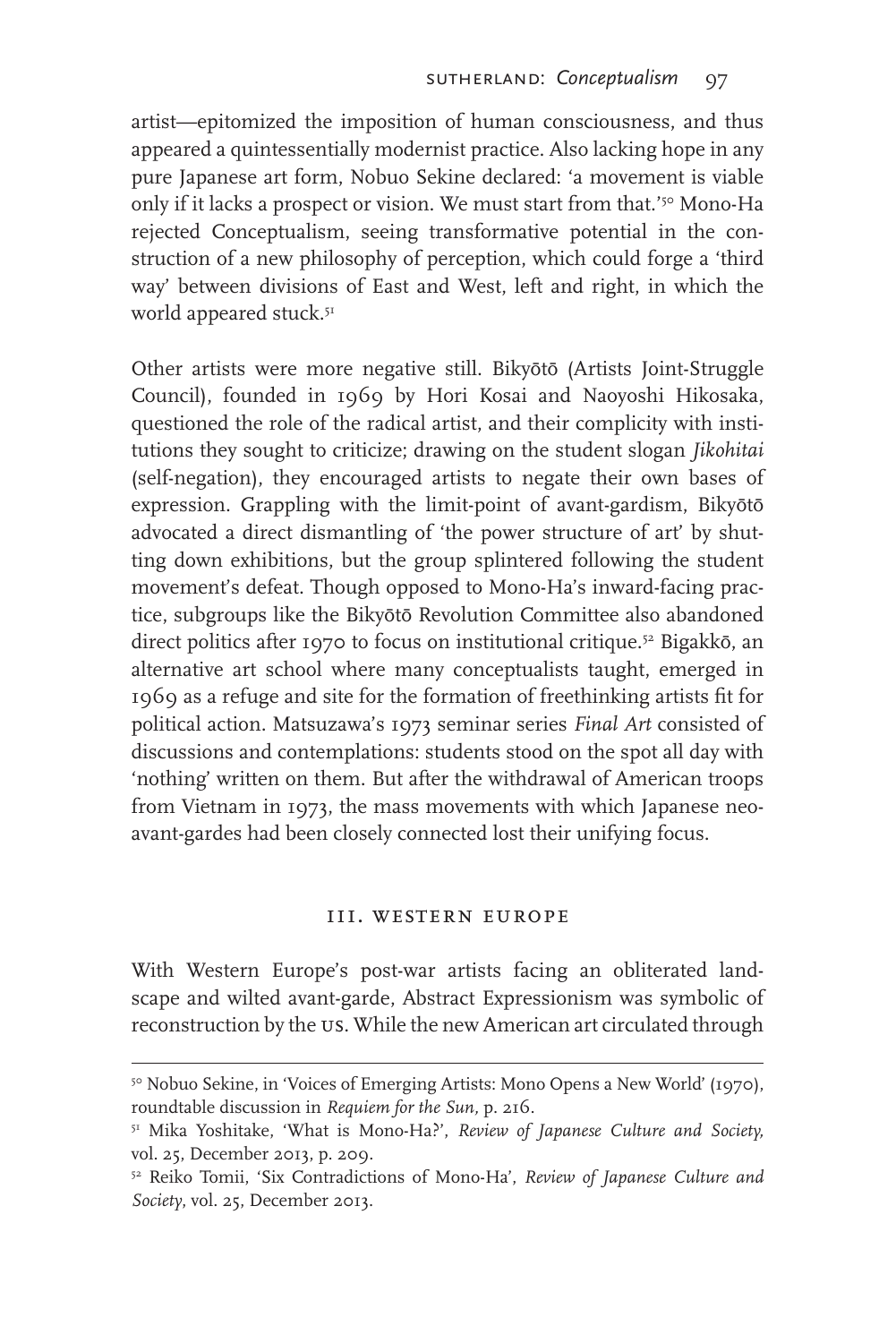the 1950s due to us cultural policy and connections between artists, its generalization in private galleries did not come until the 1960s. Art Informel emerged as a European counterpart, abandoning geometric abstraction to express spontaneity through gestural techniques of dripping, blotting, spraying. But as in the us and Japan, from the late 1950s an exhausted abstract painting gave way to a range of antagonistic neoavant-garde activities. Along with the personal networks connecting these regions—which had developed through the post-war era—these established a base for later Conceptualism.

# *Zones of immaterial pictorial sensibility*

The famous trajectory of Yves Klein—child of Art Informel painter Marie Raymond—may serve as a microcosm for broader tendencies here. Returning to Paris in the mid-1950s from travels in Western Europe and Japan, on which he had encountered Rosicrucianism and Zen, Klein began exhibiting monochromes, which signalled the immaterial by eradicating textural particularity.<sup>53</sup> But like many proto-conceptualists, Klein playfully revealed the conditions of art's autonomy: a book, *Yves: Peintures,* documented the production of various fabricated works. His display of eleven identical but differently-priced monochromes in 1957 extended the investigation to the realm of value. 1958's *Le Vide* was a white room displaying an empty cabinet, which thousands of guests queued to be shown.54 His final step, *Zone de Sensibilité Picturale Immatérielle* (1959–62), was to sell 'zones' of immaterial space to willing collectors, offering certificates of ownership in exchange for gold. He gave each the option to burn the certificate, at which point he would throw the gold into the Seine.

Economic growth stimulated the art market, and dealer galleries multiplied throughout Western Europe, some of which engaged with key us dealers, importing Abstract Expressionism and Pop Art, sometimes with two-way exchanges. But tensions around the burgeoning market and limitations of abstraction surfaced within the Nouveau

<sup>53</sup> The Rosicrucian notion that 'the way to the rose is through the cross' may be relevant here in framing the irreducibility of the material within a mysticism of abstraction, by analogy with Hegel's famous affirmation of the socio-historical immanence of reason: 'reason is the rose in the cross of the present'.

<sup>54</sup> Hal Foster et al., *Art Since 1900: Modernism, Antimodernism, Postmodernism,*  London 2004, pp. 437–8.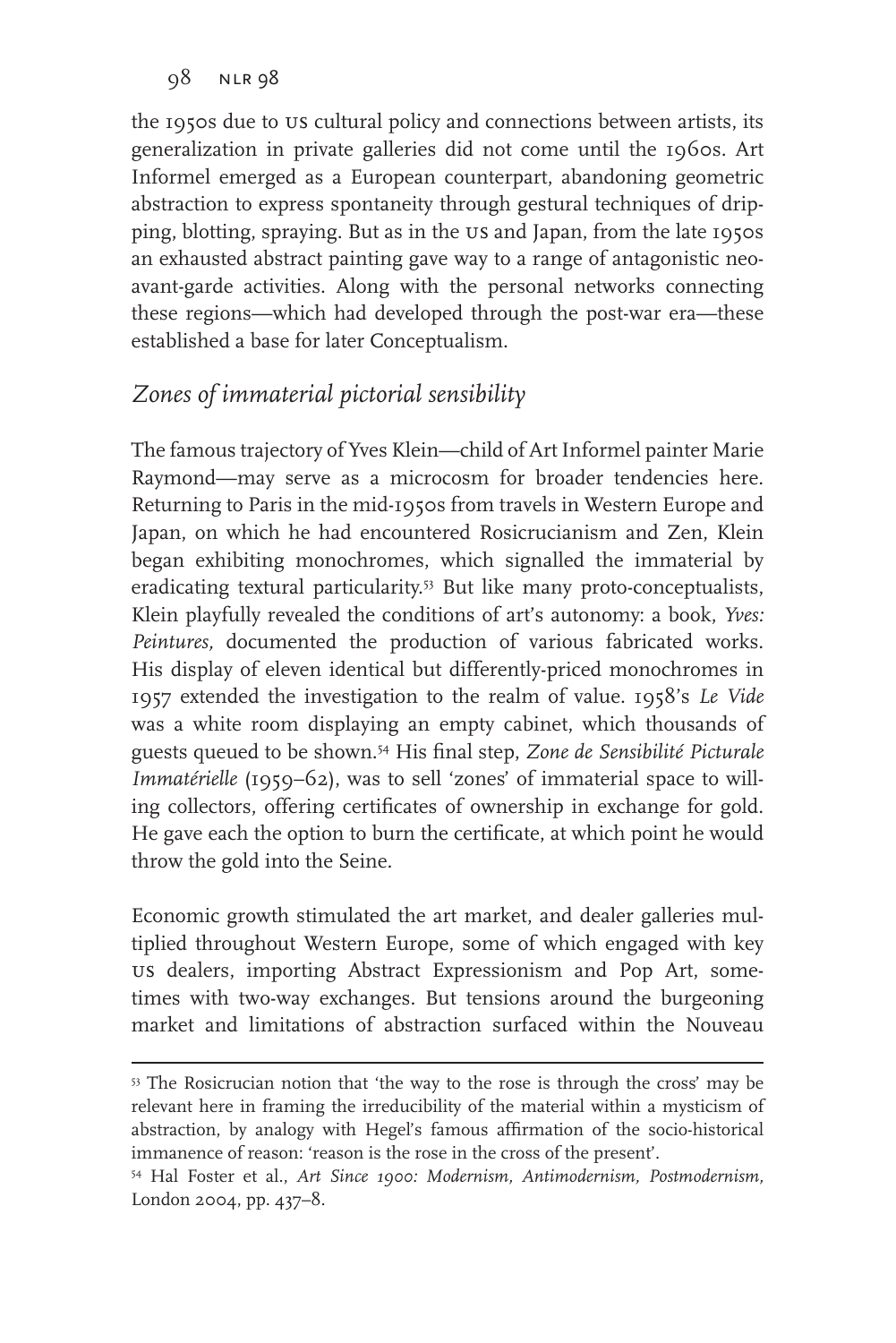Réalisme movement, which Klein joined in 1960, and which used various approaches to return to 'real things'. In 1960, responding to Klein, Arman stuffed the Iris Clert Gallery with objects, creating a material inversion of *Le Vide* which retrospectively illuminated the spatial dimension of Klein's work and extended his critique of institutional space to commodity culture.55 *Nouveaux réalistes* created sculptures in Paris streets, often out of rubbish, while removing paintings from the Musée d'Art Moderne, declaring it an institutional 'void'.

As with Japan, the aesthetics of abstract globality were less widespread than in the us. In West Germany, Joseph Beuys opposed avoidance of the fascist past by ritualistically evoking the national. In Vienna, rejection of the art object had a performative rather than conceptualist character, with the Actionists first creating ritualizations of 'action painting' that echoed those of Gutai, then from the mid-1960s abandoning abstract painting altogether for social and public events which sought to purge a repressed fascism through bodily debasement.<sup>56</sup> VALIE EXPORT's late 1960s agitational feminist performances had some resonances with Adrian Piper's challenges to mainstream us Conceptual Art, but the critical object was Actionism, whose motif of debasement she extended by forcing the public to enact it within everyday situations.

In the UK, Minimalism was in the air by the mid-1960s: while working as a civil-engineering draftsman, Rasheed Araeen had independently developed a kind of sculpture that incidentally resonated with work in New York, while some of the artists who would go on to form the Art *&* Language group were engaged in simple deconstructions of conventional artistic media—and attacks on Greenberg. Antipathy towards Greenbergianism was also in evidence in John Latham's event-oriented work. *Still and Chew* (1966) famously had St Martin's students masticating a library copy of Greenberg's *Art and Culture*, which was then fermented—apparently punning on the word 'culture'. In a gesture that recalled Duchamp's 1930s *Boîtes-en-valises,* Latham later exhibited the jar inside a briefcase with relics of the event—chemicals, powders, Greenberg's book, and the resulting letter of dismissal from his teaching post at St Martin's.

<sup>55</sup> See Foster et al., *Art Since 1900*, p. 435.

<sup>56</sup> Actionism found theoretical framing in Oswald Wiener's 1954 *Cool Manifesto*, which argued that artistic production should shift from objects to 'event structure'. On Viennese Actionism see Foster et al., *Art Since 1900*, pp. 494–9.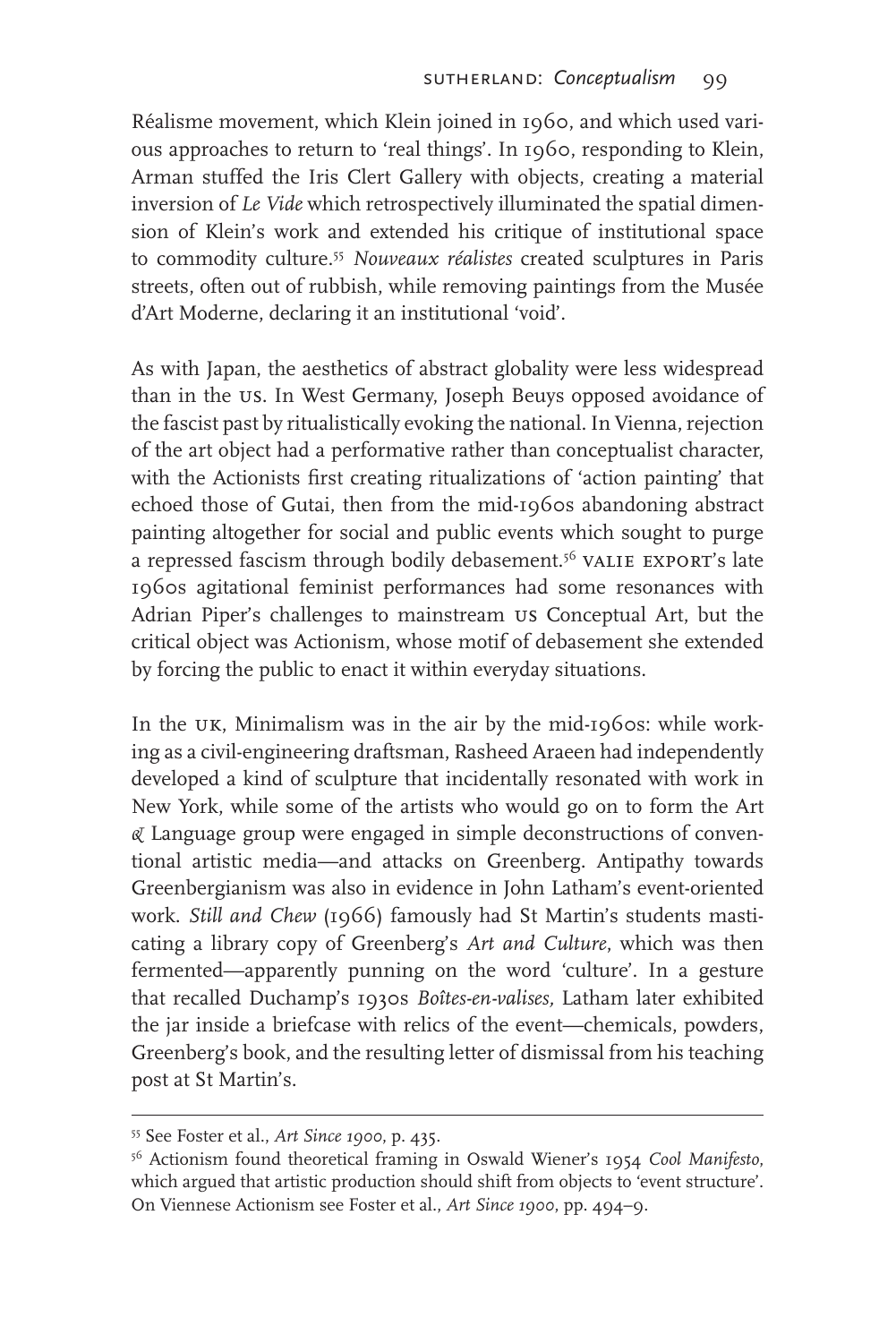But the first emphatically Conceptualist exhibitions from 1967 lagged shortly behind—and took impetus from—New York, with *Serielle Formatione* (1967) in Frankfurt giving nods to the Minimalist-influenced *Primary Structures*. Private collectors from Belgium, Germany and the Netherlands were early supporters of Conceptual Art, acting as a hinge between artists and public museums, which endorsed Conceptualism in the early 1970s. Among these, Konrad Fischer (Dusseldorf), Yvon Lambert (Paris) and Gian Enzo Sperone (Milan) were key in spreading and consolidating it in the region and securing the reputation of many artists, including some from the us. Most conceptual artists and exhibitions had direct relations with these dealers, and with New York.<sup>57</sup>

The German conceptualist Hanne Darboven lived in New York in 1966–68, mixing with LeWitt, Kosuth and Carl Andre. After this she began her serial drawings: numerical sequences derived from the Gregorian calendar through formulas that produced endless variations. Following LeWitt's mantra that 'the idea is the machine that makes the art', Darboven's laborious mental performances evacuated subjective expression. Although she was working in New York, her first solo exhibition actually took place at Konrad Fischer Gallery in 1967, launching her into the centre of the Western European conceptual scene. Following Michael Baldwin's trip to New York the previous year, 1968 saw the formation of Art *&* Language in Britain; they were exhibited at New York's Dwan Gallery shortly after. By the early 70s they had a New York branch, and Kosuth was involved with the group's journal.

### *Art as idea as eagle*

But while Conceptualism spread at this time, resistances to it tightened. zock—an inflammatory collaboration of the actionist Otto Muehl and Vienna Group writer Oswald Wiener—declared Pop Art, Minimalism, Land Art and Conceptualism enemies of their now anti-cultural gestures.58 An anti-institutionalism was developing amid student uprisings and general strikes, with protests against the Venice Biennale and Documenta 4, and an occupation of the Palais des Beaux-Arts in

<sup>57</sup> For a focused study of the networks between American and Western European dealers of Conceptual Art, see Sophie Richard, *Unconcealed: The International Network of Conceptual Artists, 1967–77: Dealers, Exhibitions and Public Collections*, London 2009.

<sup>58</sup> Foster et al., *Art Since 1900,* p. 467.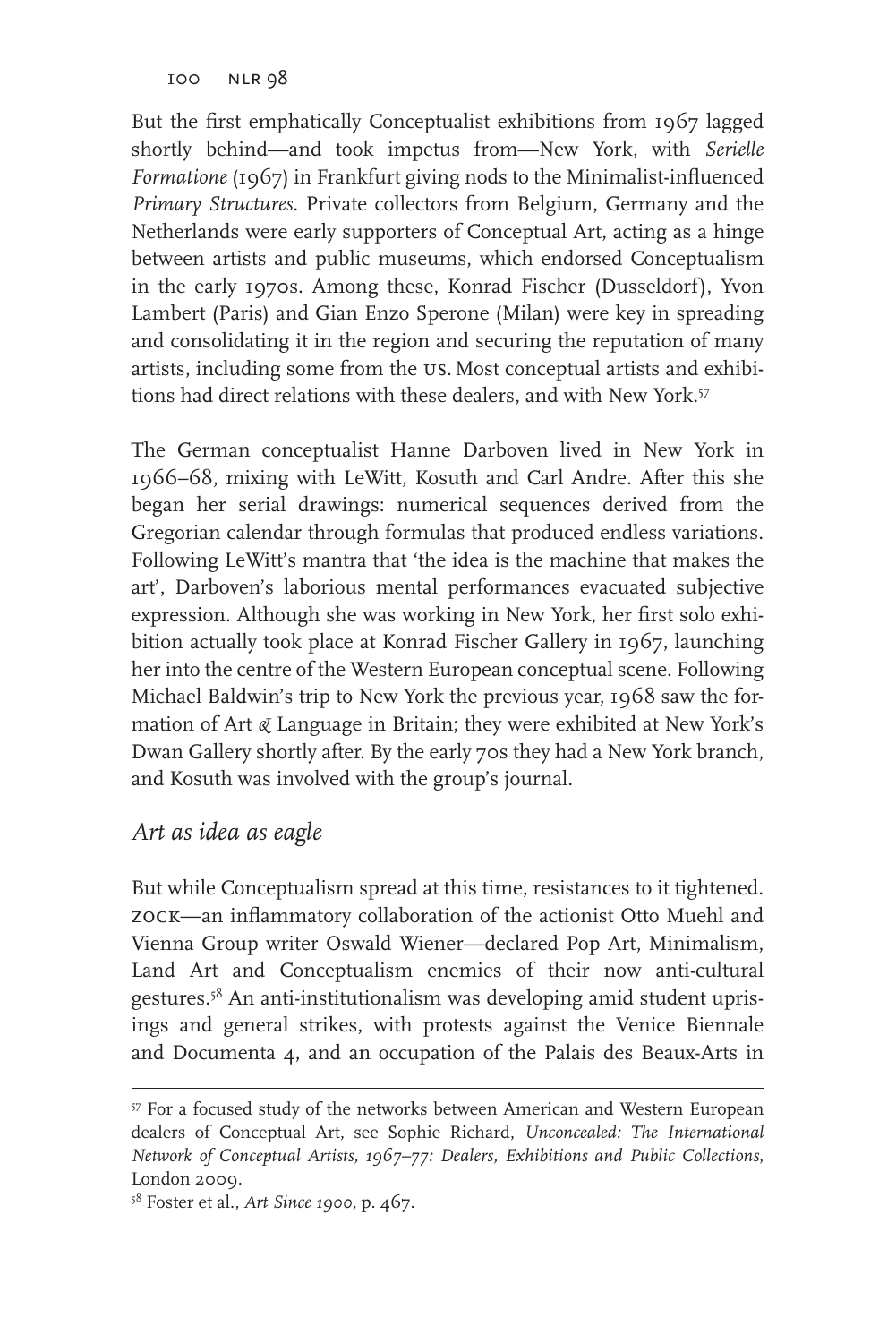Brussels. In 1968, Marcel Broodthaers, at one time a member of the Belgian Groupe Surréaliste-revolutionnaire, began his travelling exhibition, *Musée d'Art Moderne, Département des Aigles*—a many-faceted work of institutional critique that managed to be 'conceptual' while playfully sketching the aporias that art faced in the dawning conceptual moment. The eagle here was both an emblem of Conceptualism—Broodthaers would affirm the 'identity of the eagle as idea and of art as idea'—and a metaphor for the prospect of art taking flight as it encountered the limits of traditional media.59

In 1969, three key exhibitions consolidated Conceptualism in Western Europe, all organized by Fischer. *Op Losse Schroeven* opened at Stedelijk Museum in Amsterdam before touring Europe, and *When Attitudes Become Form: Works–Concepts–Processes–Situations–Information* was curated by Harold Szeeman at Kunsthalle in Bern and then Charles Harrison at the ica in London. Both reflected the diversity of the moment, displaying Minimalist, Arte Povera, Land Art and Conceptualist works alongside one another. As its title suggests, *Konzeption–Conception,* at the Städtische Museum, Leverkusen, took a clearer Conceptualist turn, exhibiting no three-dimensional works, only the idea, sketch or description.

The commercial capacity of this new art was now indisputable. *When Attitudes Become Form* was a landmark event in art-based marketing, sponsored by us tobacco firm Phillip Morris, which praised its 'innovation'.60 Fischer's ambition was to bring together the best international art of the moment, his trilingual catalogue—English, German and French—indicating the proposed audience. But as in the us, this internationalism was limited: artists were either from North America or Western Europe, or else had studied, lived and exhibited in these regions for several years. The commercial success of Documenta 5 in Kassel (1972) was the climax of the initial conceptual period in Western Europe. Again, of the 164 artists exhibited, only one described himself as residing outside the us and Western Europe—Michael Buther, from Morocco. By 1973, with most major museums having presented solo

<sup>59</sup> See Rosalind Krauss's analysis in *A Voyage on the North Sea: Art in the Age of the Post-Medium Condition*, London 2000.

 $60$  'There is a key element in this "new art" which has its counterpart in the business world. That element is innovation—without which it would be impossible for progress to be made in any segment of society'. Sam Hunter, *Art in Business: The Phillip Morris Story*, New York 1979, p. 37.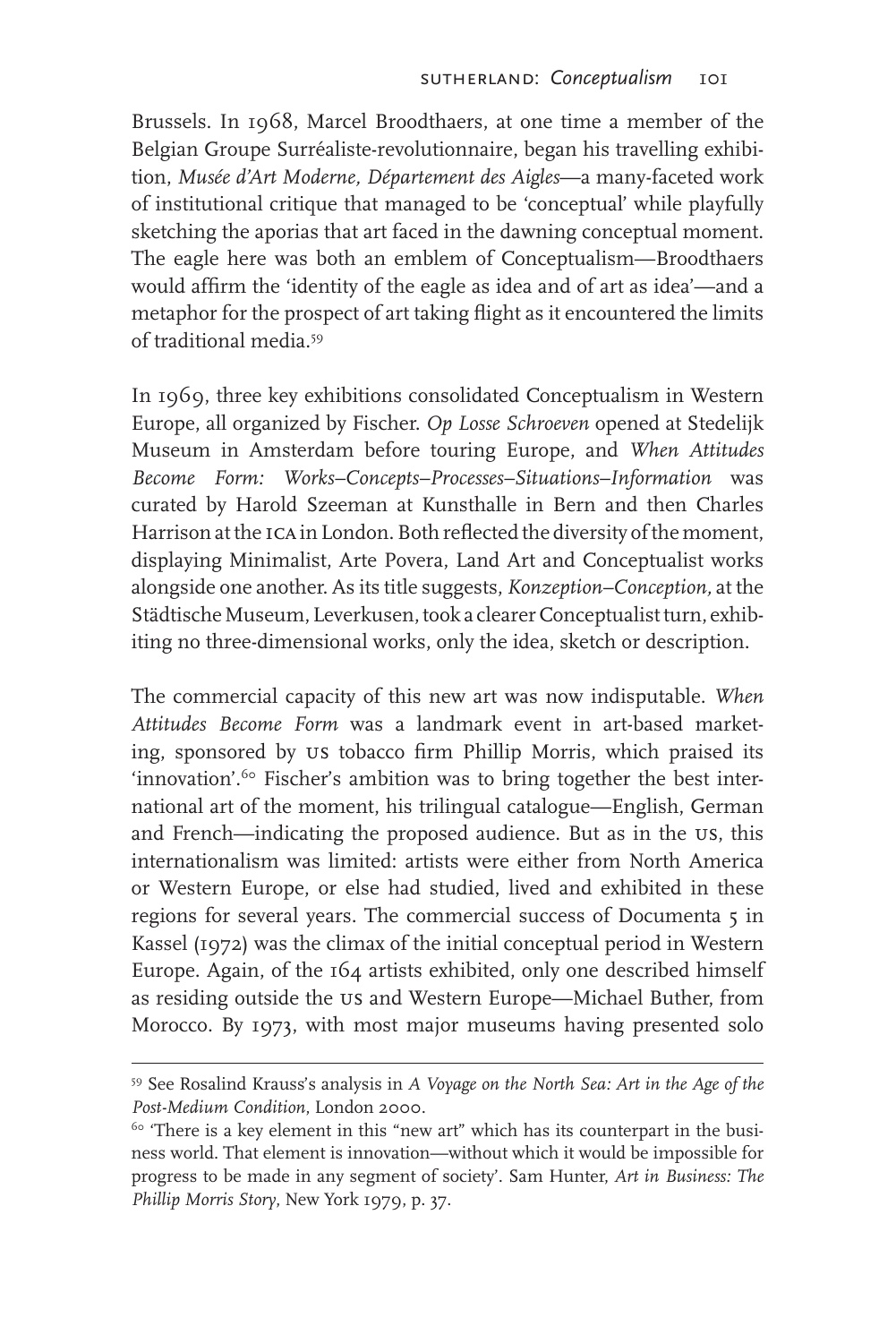shows and large group exhibitions under the banner of Conceptualism, it had been firmly institutionalized.

#### iv. soviet union and eastern europe

In the ussr and Eastern Europe, autonomous art faced more opposition from officialdom than from radical artists. Currents of Surrealism, Cubism and Expressionism were tolerated but ignored by official Soviet media, but audiences for experimental art—which typically walked a legal tightrope—were small.<sup>61</sup> Such conditions led many artists to emigrate to the us or Western Europe, where some became key conceptualists.62 But restrictions on cultural production, presentation and travel of course varied between states and over time, and in some areas control was relatively light. Some 'alternative spaces' had emerged in the late 1950s, where artists generated and exchanged ideas, held critical seminars and exhibitions, and for most of the 1960s there would be little direct censorship of experimental art in Poland and Czechoslovakia. Although artistic production was regulated—with 'unofficial' artists (i.e. those not working for the state) having to submit work to Unions of Visual Artists—these permitted some forms, as did those in Yugoslavia, which remained more connected to the European art scene.

If Greenbergian modernism was not at stake, familiar neo-avantgarde tropes were in evidence. Localized actions and quasi-ritualistic demonstrations, seeking to collapse art into life in the name of individual freedom, were common in the 1960s. Against state control and instrumentalism they emphasized the pointless and playful, aiming to puncture the passivity of participants and spectators through unexpected situations. In *Walk Around Nový Svět (A Demonstration for All the Senses*) (1964), the Czech group AKTUAL led a small group around Prague, where they encountered staged events that stimulated different senses—a sculpture made of dresses; a closed space full of potent smells.<sup>63</sup> Affinities with Fluxus sparked direct relations from 1965, in

<sup>61</sup> Boris Groys, *History Becomes Form: Moscow Conceptualism*, Cambridge, ma 2010, p. 4.

<sup>62</sup> Pavlina Morganova, *Czech Action Art: Happenings, Actions, Events, Land Art, Body Art and Performance Art behind the Iron Curtain*, Prague 2014, p. 26.

<sup>63</sup> Claire Bishop, *Artificial Hells: Participatory Art and the Politics of Spectatorship*, London and New York 2012, pp. 133–4.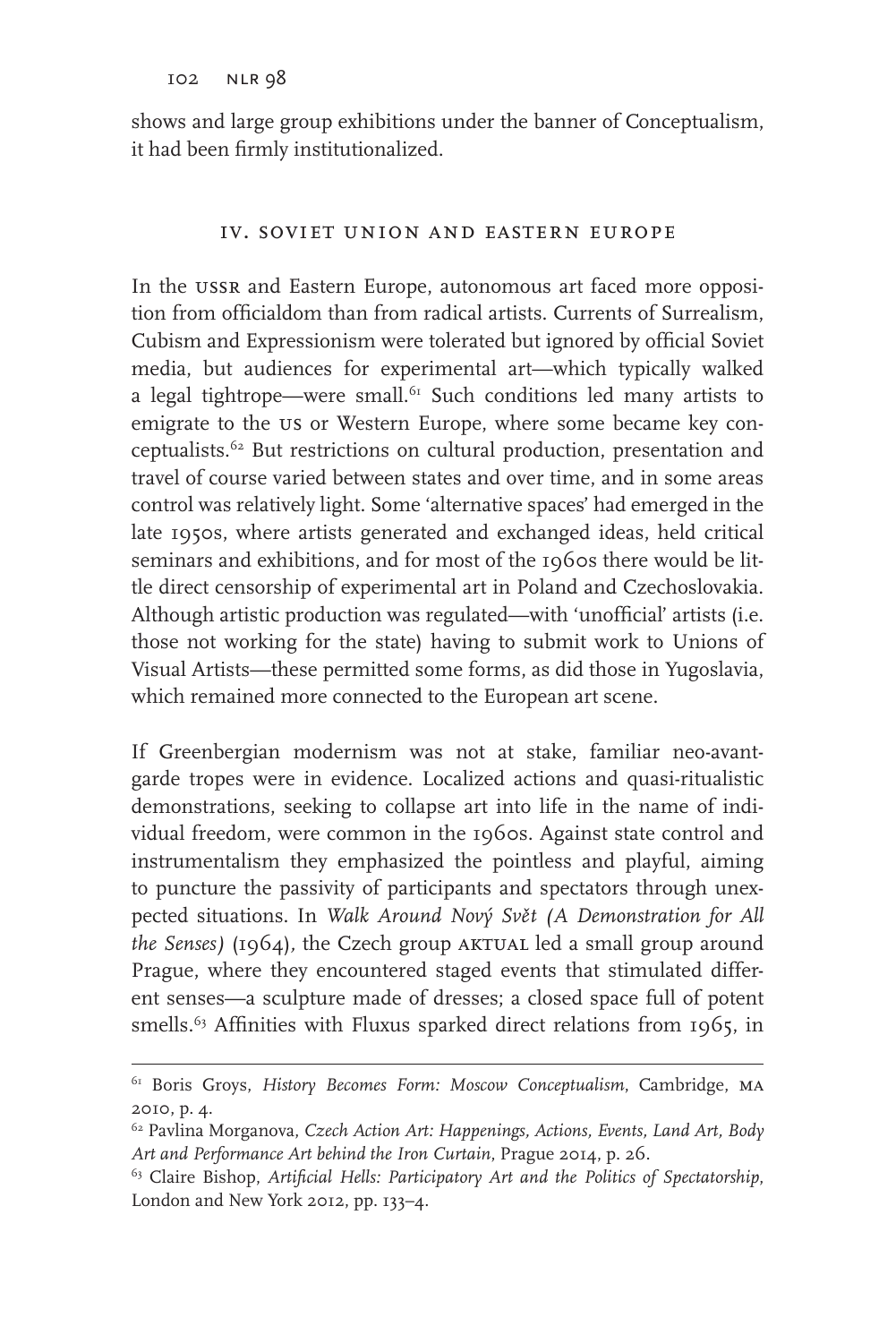which Milan Knížák played a central role, strengthening the region's international connections <sup>64</sup>

While there was a rejection of the art-object, of conventional technique and of institutions, this was driven in part by a need to be covert and anonymous, and by the inaccessibility of materials. Much work was less professionalized than Western Conceptualism, and less routinely documented, marked by ambiguous, flexible and makeshift activities, but there were clearly parallels. In 1965's *Happsoc 1*, Slovakians Stano Filko, Alex Mlynárčik and Zita Kostová sent invitations to an imaginary exhibition in which all life in Bratislava from 2–8 May would be the artwork. The cards indexed the work's material: 138,036 women, 128,727 men, 49,991 dogs, 18,009 houses, 165,236 balconies, 40,070 water pipes in homes, 35,060 washing machines, 1 castle, 1 Danube, 22 theatres,  $6$  cemeteries and 1,000,801 tulips.<sup>65</sup> And a familiar utopian universalism was in evidence in Fluxus East's *Keeping Together Manifestation*  (1967): March was declared the month of 'worldwide togetherness', and thousands of letters were sent out asking for the cooperation of states, embassies, militaries, factory committees and priests in spreading ideas of human solidarity.

From 1965—preceding both Kawara's more famous date paintings and LeWitt's pronouncements on the art idea as a 'machine'—Roman Opałka began the *Infinity Paintings* in which he would effectively turn the rest of his life into a conceptual artwork.<sup>66</sup> Every day for eight hours he painted sequences of numbers in white paint onto black canvas, starting from the top left and allowing the paint to trail off before he reloaded the brush. Over a period of 46 years he made 233 such canvases—conceived as 'a single work, a single life'—ending on 5,607,249, before his death in 2011. From 1972 onwards he began making each canvas one per cent whiter, adding a more pronounced visual dimension to his progression towards numerical infinity and his own finitude. Opałka's desire to reach 'white/white' before he died—he succeeded in 2008—indicates the meditative function of the work, binding his accelerating labour to the passing of his life.

<sup>64</sup> László Beke, 'Conceptual Tendencies in Eastern European Art', in *Global Conceptualism,* p. 45.

<sup>65</sup> Bishop, *Artificial Hells,* p. 141

<sup>66</sup> Opałka had a cosmopolitan background and life trajectory: born in 1931 in France to Polish parents, he lived in Warsaw, Paris, Berlin, Venice and New York.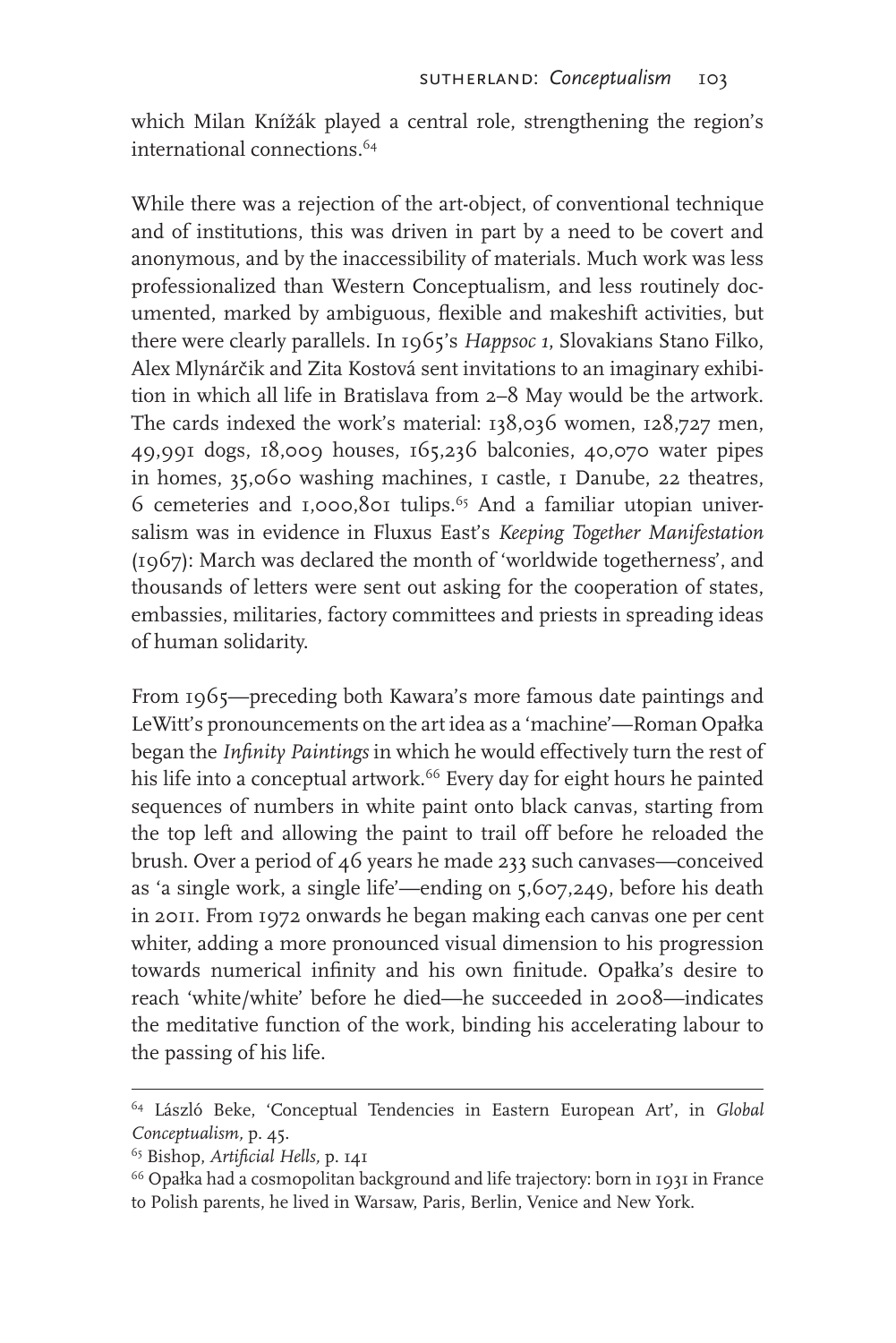Following the Soviet invasion in 1968, some Czechoslovakian artists withdrew into meditative practices, paralleling inward-turns seen elsewhere. Permitted to go to New York—although temporarily incarcerated *en route*—Knížák abandoned disruptive action to analyse the transformative potential in negating conditions of everyday experience. In *Lying Ceremony* (1968), he instructed students to lie silently on the floor blindfolded for long durations. In the Sartrean *Difficult Ceremony*  (1969), small groups were to occupy a deserted space together for 24 hours without eating, drinking, speaking or sleeping, exiting silently afterwards. Prompted by a deflating sense that anything could be art, he was seeking forms of thought that could not be conventionally communicated or interpreted, regarding introspection as transformative; the adequate response to repressive control.<sup>67</sup> Questions of collectivity now began from the assumed separation of individual participants.

Instances of Conceptual Art proper occurred increasingly in the 1970s, when its 'pure' form was being challenged in the US. A rare exhibition— *In Another Moment*—took place in Belgrade in 1971, showcasing local artists alongside us-based Conceptualists. But restrictions on travel made publications and mail art more important: postcards, pamphlets and books were to communicate ideas throughout East and West, and major Conceptualist texts circulated—language and the idea taking on a particular charge under conditions of censorship. In *Imagination* (1971) Hungarian artist László Beke sent requests to 28 Eastern Europeans to submit ideas for artworks on paper with the prompt, 'An artwork is nothing but the documentation of an idea'; much like us-centred catalogue exhibitions, the work was only accessible as a publication of proposals.68 From 1970 Endre Tót, another Hungarian and hitherto an Art Informel painter, began paring his work back to the most minimal possible content to get it past the censors, thematizing such reductions while satirizing bureaucracy for a Western audience: *My Unfinished Canvases* (1971) was a catalogue of empty rectangular frames giving only dimensions, printed in the West; *I am glad that I could have this sentence printed* (1971) was just that sentence illegally printed onto card in Pest and reprinted in the West. Despite the empty, tautological quality of this gesture, Tót refused any identification with Kosuthian Conceptualism;

<sup>67</sup> Bishop, *Artificial Hells,* p. 139.

<sup>68</sup> László Beke, 'Conceptual Tendencies in Eastern European Art'*,* p. 43.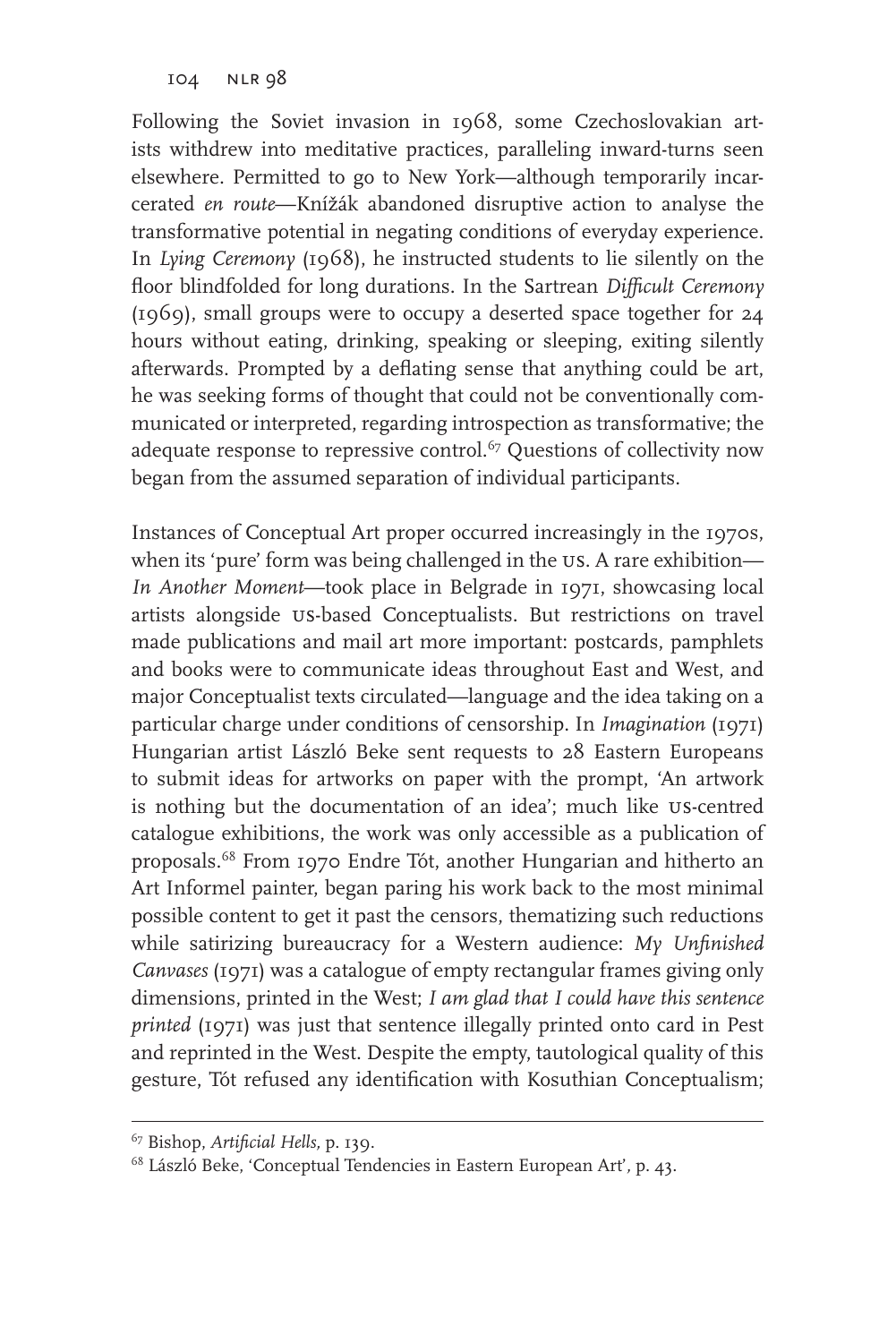the object here was less art as such than the difficulty of its production under specific political conditions.<sup>69</sup>

In the Soviet Union itself some key figures were 'official' artists who also experimented with other forms. Officially an illustrator, Ilya Kabakov ran into trouble with the state in the 1960s for drawings exhibited in Italy by a pci member. In the 1970s he turned in an increasingly conceptual direction, exploring questions of authorship in fictitious artist biographies. This practice—which seems in part to have been a way of reflecting on the frustrations of the artistic career under Soviet conditions—also occurred around the same time in the work of advertising designers Vitaly Komar and Alexander Melamid, originators of Sots (Socialist) Art—a kind of Pop Art stemming from cynicism about Socialist Realism. By the mid-1970s the poet Lev Rubinstein was filling ring-binders with library cards bearing the abstract imperatives of a textual form that Boris Groys has compared to machine algorithms, resonating with both Western Conceptualism's 'aesthetics of administration' and the instructions for pieces from figures such as Ono.<sup>70</sup>

#### *Universal art history*

Unofficial artists had no galleries, museums, media or art market.<sup>71</sup> Thus themes of institutional critique or opposition to the commodity were of little relevance, and formally similar practices had different meanings. Given the difficulty of gaining any audience, the issue of art's public itself loomed particularly large. In 1976, Andrei Monastyrski organized the first of many Collective Actions. In these the focus of artistic activity was shifted from objects to the creation of fleeting events, to the active construction of a public, to documentation and to discussion. In a typical example, an audience was assembled and driven to a snow-covered field—the white of which, it seems, inevitably recalled Malevich—on the edge of a forest a couple of hours outside Moscow. There an event was staged, which the audience would be invited to interpret, the results of which would then be compiled and circulated among participants.<sup>72</sup>

<sup>69</sup> Klara Kemp-Welch, *Antipolitics in Central European Art: Reticence as Dissidence under Post-Totalitarian Rule, 1956–1989*, London 2014, pp. 144, 148, 172–4.

<sup>70</sup> Groys, *History Becomes Form*, pp. 109–13, 14–19, 38–43.

<sup>71</sup> Groys, *History Becomes Form*, pp. 38, 83–6.

<sup>72</sup> Groys, *History Becomes Form*, pp. 146–51. See also Bishop, *Artificial Hells*, pp. 152–61.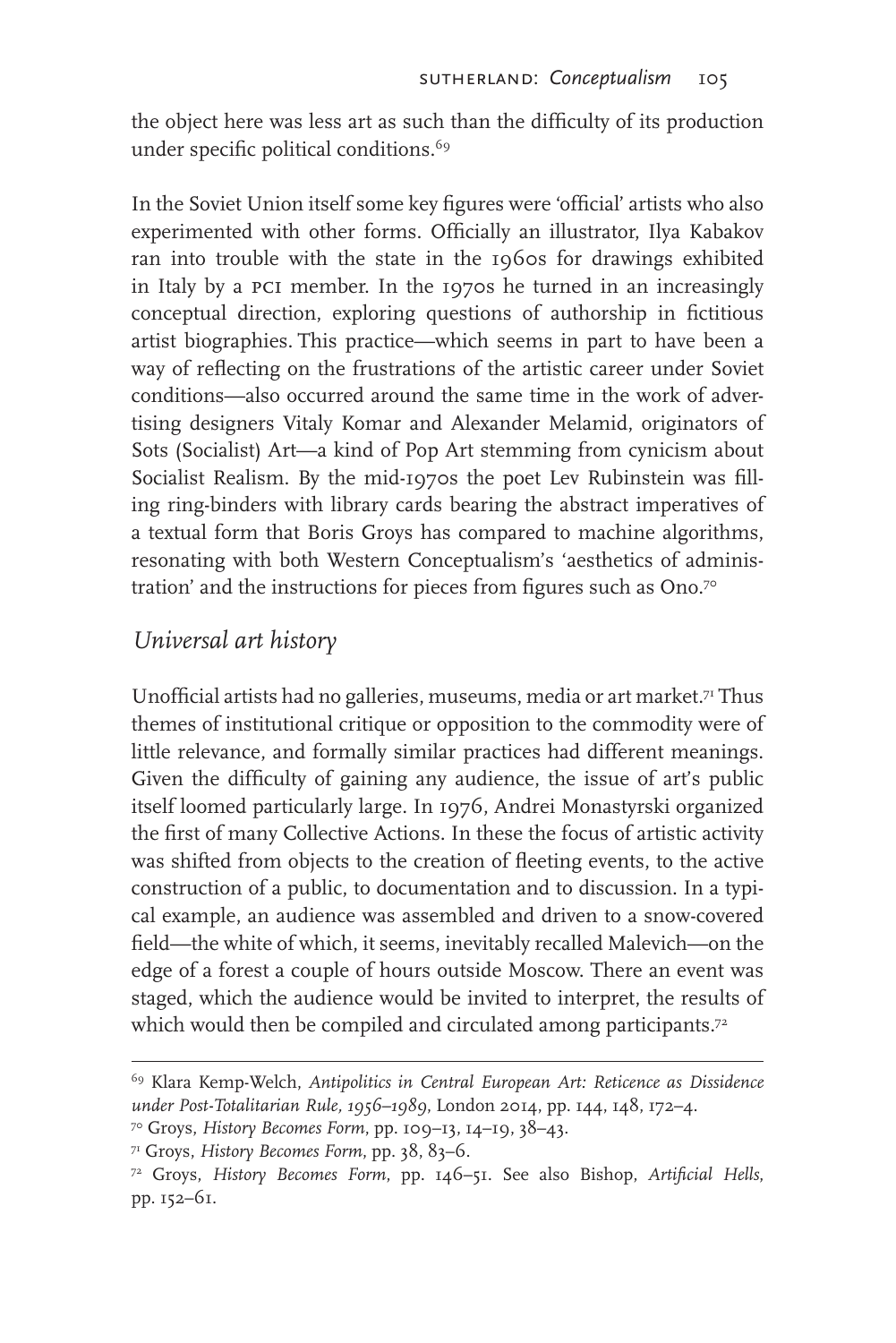In 1979 Igor Chelkovsky, an artist who had emigrated to Paris, started the journal *A-Ya*, published in both Russian and English with copies to be smuggled into the Soviet Union. Groys introduced the first volume with a piece on 'Moscow Romantic Conceptualism', presenting these Soviet artists to the West—though he was criticized by some for using this term, with its apparent suggestion of derivation from Western forms.73 But if us Conceptualism in particular was often oriented to the abstractly universal, this found a counterpart in the altogether different conditions of the Soviet Union. According to Groys:

The place in which Russian unofficial artists situated themselves as artists was neither the Western art market (because they had no access to it) nor the Soviet official art system (which they despised). Rather, they situated themselves in universal art history—a space that included all past and present artistic practice but at the same time was transcendent in relationship to any past or present art institutions. This universal art history existed, of course, only in the imagination of the Russian unofficial artists—it was purely a utopian space.74

#### v. latin america

In Latin America—the key test-case in the 'global conceptualism' narrative—neo-avant-garde art practices were concentrated in the emerging centres of São Paulo and Buenos Aires. Suppliers of food and raw materials during the Second World War, Brazil and Argentina had begun experiencing high growth rates, population explosions, urbanization and an expansion of education. With modernization came a flurry of new institutions with internationalist agendas, such as the Instituto Torcuato di Tella in Buenos Aires, which—funded by the Ford and Rockefeller Foundations—began to transform itself from a private modernist painting collection into a major site of experimental practice, offering artists funds for travel. São Paulo's Biennale was established in 1951, the second in the world after Venice. While many Latin American artists remained tied to the European scene, with the relocation of the artistic centre to New York, discourses increasingly hinged on the hegemony symbolized by Abstract Expressionism and its false universalism.

<sup>73</sup> Groys, *History Becomes Form*, pp. 4–7.

<sup>74</sup> Groys, *History Becomes Form*, pp. 13–14.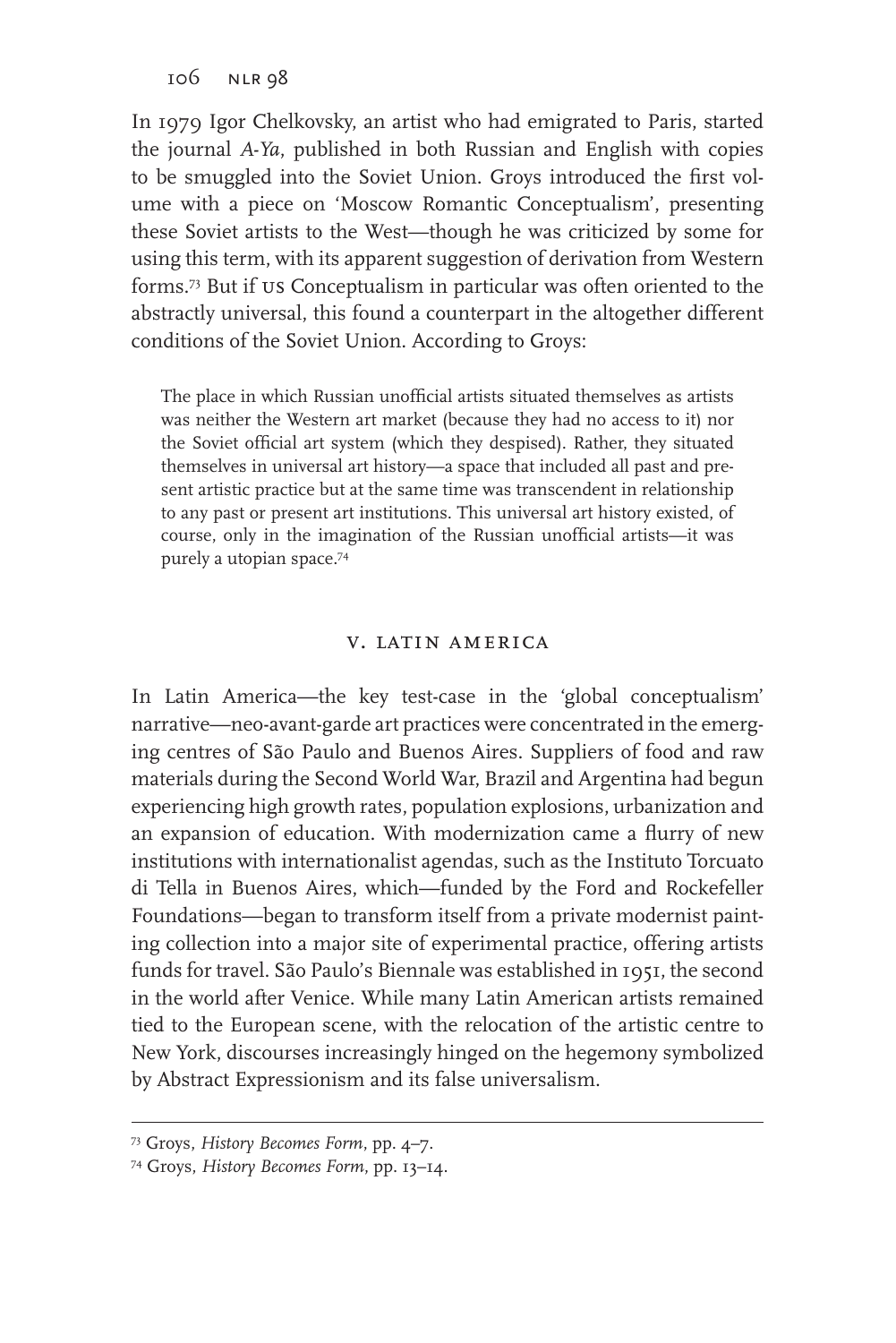In 1959 a coalition of Brazilian artists broke with the Concrete Art in which they had been working, criticizing its rationalism, redefining art as an existential strategy and calling for a harmonization of sensory and mental experience. 'Neo-Concretism' rejected pictorial representation and two-dimensionality, conceiving of artworks as living organisms, and turned increasingly to the human body.75 Lygia Clark's *Nostalgia of the Body* (1964) abandoned the art-object to examine the bodily sensations experienced in collective processes. Often seen as paralleling interventionist and participatory strains of Conceptualism, due to its proposals for the reinvigoration of the spectator, Clark's work was also in tension with 'purer' forms.

The dominant narrative about Latin American Conceptualism suggested in the 1970s but consolidated in the 1990s—has been simple: it inverted the North American version.76 Against the alleged formalism of us Conceptualism, it has typically been presented as uninterested in formal considerations; seeking direct political intervention; characterized by collective strategies and community-building; unmediated by cultural institutions. This narrative was partly motivated by a desire to uncover the radicalism and particularity of certain 1960s and 70s practices in the face of their neutralization by the 1990s art market. But reducing the real tensions of us-based work to formalism risks essentializing both poles, as Miguel López has argued.<sup>77</sup> After all, there was plenty of radical art activism in the us too, often at the fringes of Conceptualism, while at the time, most artists working in Latin America rejected the Conceptualist banner, identifying it with the hegemonic culture.78 The practices that crystallized in the region in the 1960s echoed as well as diverged from those elsewhere. Here too, artists focused on circuits of information, distribution and exchange. In 1966—three years before Siegelaub's catalogue shows—Argentinian artist Roberto Jacoby produced a catalogue for a non-existent exhibition. But just as Soviet 'conceptualism' had other resonances under tight state control, so did these Latin American tactics under military regimes: artists were

<sup>75</sup> Osborne, *Conceptual Art,* p. 38

<sup>76</sup> Examples occur in the writings of Mari Carmen Ramírez and Luis Camnitzer.

<sup>77</sup> Miguel López, 'How Do We Know What Latin American Conceptualism Looks Like?', *Afterall 23*, Spring 2010.

 $78$  This has been acknowledged by Mari Carmen Ramírez, the originator of the 'global conceptualism' story. See 'Tactics for Thriving on Adversity', in *Global Conceptualism*, p. 53.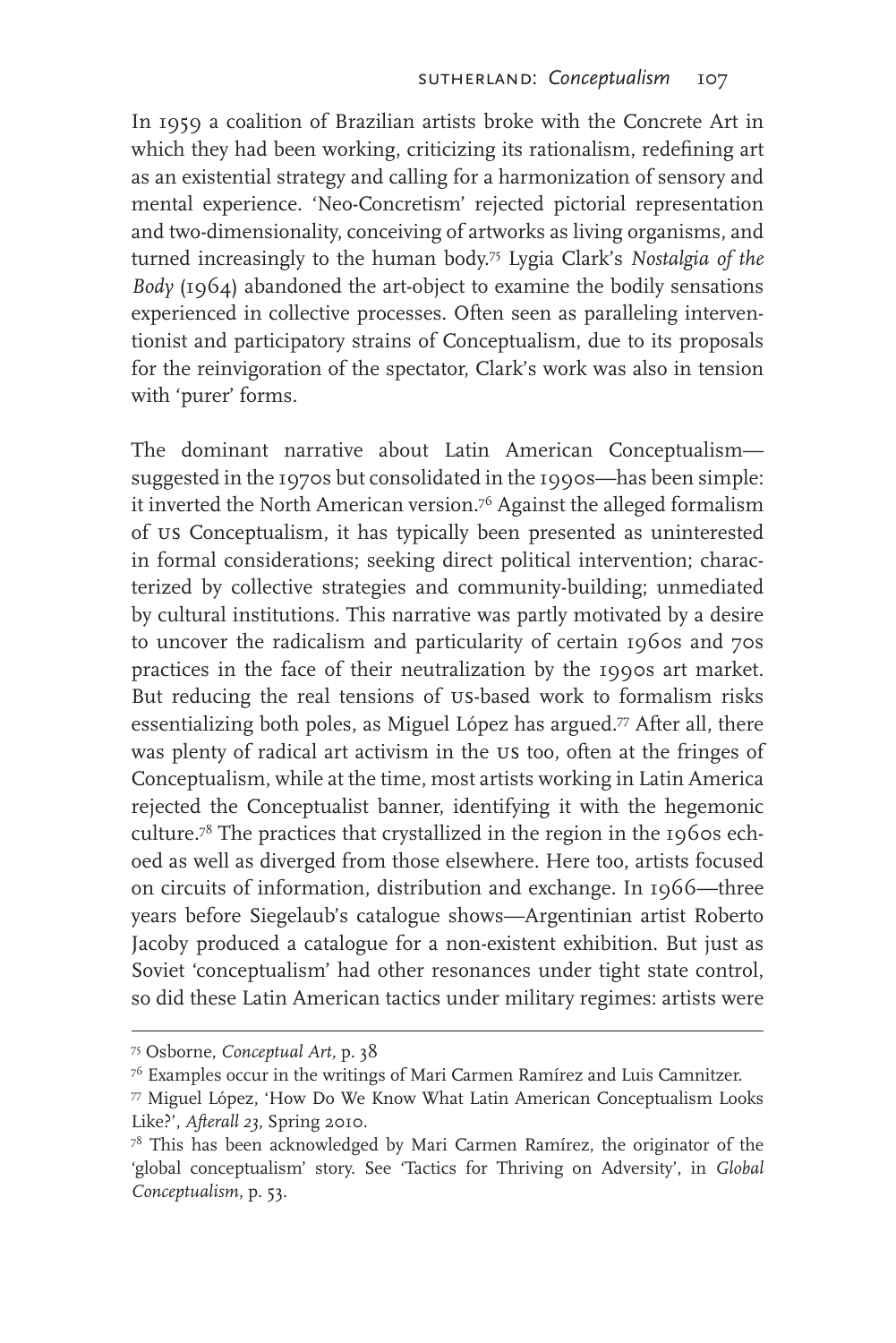concerned with censorship, the centralization of information, and the hegemony of often inaccurate narratives.

### *Ontologies of media*

Jacoby's 1966 manifesto, 'A Media Art', written with Eduardo Costa and Raúl Escari, proposed using mass media to create a new art with the modernist goal of thematizing mass media as such, while echoing the McLuhanism of the time, and the Situationist notion of 'spectacle'. The newly omnipresent media had 'de-realized' objects, rendering them 'pretexts' for the operation of the media apparatus itself. Through an ontological inversion, the very form of mass media had assumed logical primacy and the act of transmission had gained priority over the constitution of the object, until what was said no longer mattered. The role of art was to reveal this. Thus the group enticed the press to publish a report of a made-up event, *Happening for a Dead Boar* (1966), before denouncing its falsity, and thereby highlighting the unreliability of mass media, while signalling their potential as alternative sites of practice. Responding to this, Argentine essayist Oscar Massota's 1967 text 'After Pop, We Dematerialize' used the concept of 'dematerialization' before Lippard's famous 1968 identification of this word with Conceptualism.79 The meaning, however, was distinct, registering not a formal choice an emphasis on thought-process—but a deeper social logic. Opening with an epigraph from El Lissitsky's 'Future of the Book'—reprinted in these pages the same year—Massota perceived a tendency of material accumulation, characteristic of the age, to be accompanied by 'dematerialization'.<sup>80</sup> Cycles of material expansion and consumption are eventually 'relieved' by the arrival of a dematerializing technology, just as the telephone relieved us from an overaccumulation of paper. The artist must utilize these tendencies to bring about change, which, for Lissitsky, meant radicalizing the book form—ideas that Massota saw crystallized in Jacoby's art.

In 1968 artists became involved in provocative practices. In *Confinement Action*, Graciela Carnevale of the Tucumán Arde (Tucumán is Burning)

<sup>79</sup> Massota, 'After Pop, We Dematerialize', in Inés Katzenstein, ed., *Listen, Here, Now! Argentine Art of the 1960s: Writings of the Avant-garde*, New York 2004; Lucy Lippard and John Chandler, 'The Dematerialization of Art', in Alberro and Stimson, eds, *Conceptual Art*.

<sup>80</sup> El Lissitsky, 'The Future of the Book' (1927), nlr*,* i/41, January–February 1967.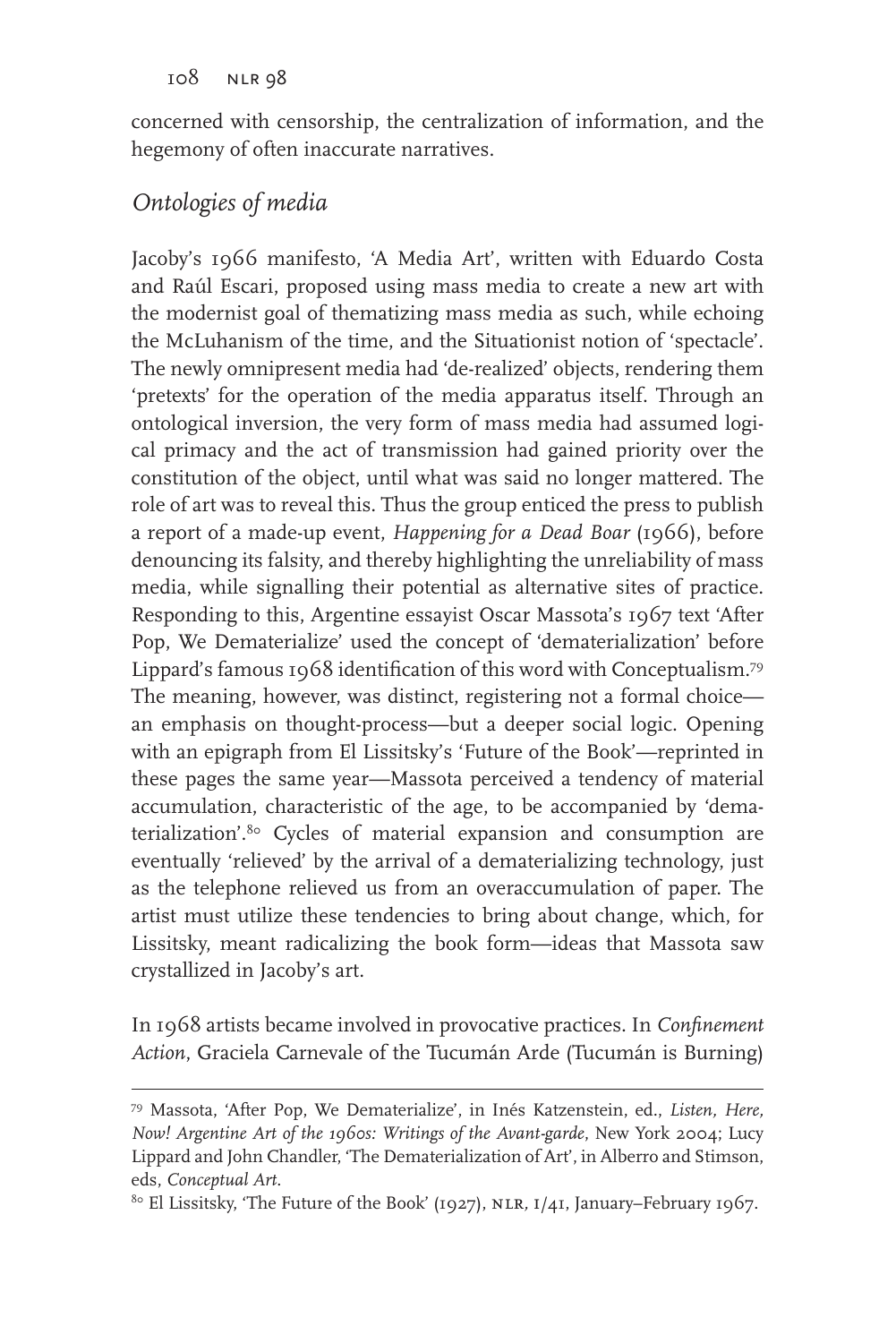group publicized an exhibition in Rosario, a hotspot of Argentinian artistic radicalism. After assembling the audience she locked them inside the gallery, until a passer-by smashed a window to release them; the police banned further exhibitions on the premises.81 The *Experiences* exhibition at the Instituto Torcuato di Tella marked a turning point. In *Bathroom*, Roberto Plate installed some toilet cubicles, inviting people to cover them in anti-state graffiti, which resulted in a police guard over the work, inscribed into it as a symbol of censorship. In protest, the artists destroyed their works on the pavement outside while distributing statements denouncing state repression. The same year, artists in Rosario staged a kidnapping of the Institute's director. Their statement denounced bourgeois artistic autonomy, redefining art as the transformation of social reality and declaring that 'the life of "Che" Guevara and the actions of the French students' were 'works of art of greater significance'.<sup>82</sup>

After 1968, as military rule hardened in both Brazil and Argentina, many artists went into exile, gravitated back to painting, or gave up making art altogether. Following the removal of 'subversive' work from the Bahia Biennale, the closure of an exhibition at the Museum of Modern Art in Rio and the arrest of its director, a boycott of the 1969 São Paulo Biennale gained widespread support in the us and Western Europe. Some artists were gaining recognition abroad at this time: since 1965 there had been a conscious promotion of Latin American art in New York through the Rockefeller-founded Center for Inter-American Relations, and connections were increasingly developing with North American and Western European artists. After Lippard's 'awakening' in Buenos Aires and Rosario, the museum curator Kynaston McShine's survey of the area led him to select several artists for the 1970 *Information* show in New York.

But significant activity continued in Brazil, where Cildo Meireles sceptical about the possibility of appropriating a centralized mass media—sought to extend artistic interventions into circuits of commodity exchange. He collected batches of empty Coca-Cola bottles, onto which he transferred (perhaps tongue-in-cheek) anti-imperialist messages which could only be seen when the bottles were full, such as 'Yankees Go Home!' above an initialled and dated statement of intent. These were returned to be refilled—presumably mechanically, so undetected—and

<sup>81</sup> Lippard, *Six Years*, p. xix.

<sup>&</sup>lt;sup>82</sup> Luis Camnitzer, 'Conceptual Art and Latin American Conceptualism', in *Conceptualism in Latin America: Didactics of Liberation*, Austin 2007.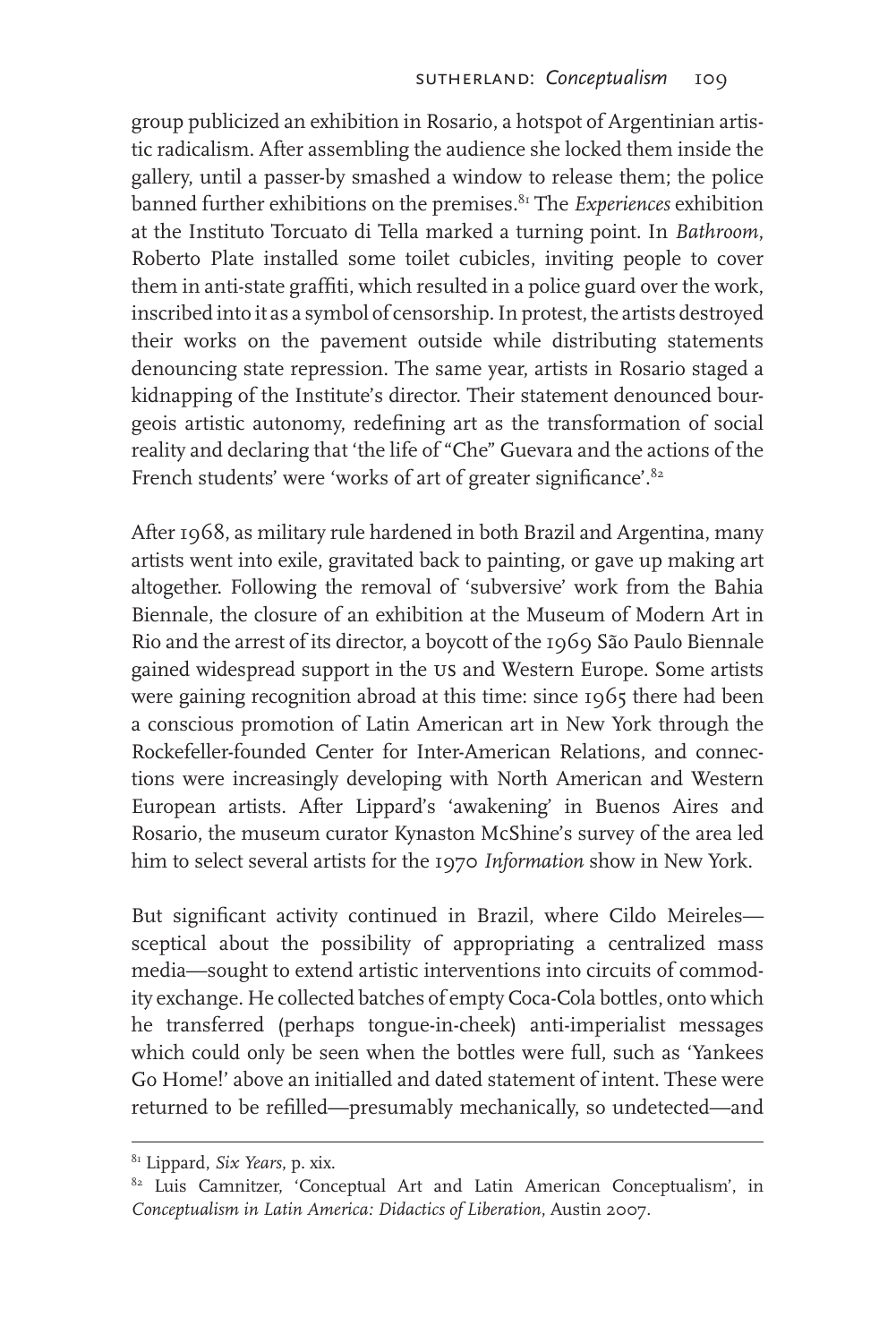distributed. He hoped receivers would redistribute their own messages, creating a participatory system of counter-information.

For *Information*, Meireles submitted only a photograph of three bottles, insisting that the work itself existed only in circulation. While he was critical of reductive forms of Conceptual Art—which appeared to celebrate a shift from manual to intellectual labour—he understood his work as a continuation of the deeper logic of Duchamp's readymades.<sup>83</sup> By inserting a urinal into the bourgeois museum, Duchamp had materialized and demystified the institutional context supporting the aura and autonomy of the artwork. Extending this idea, Meireles sought to materialize existing circuits of distribution through gestures that would bring to the surface their political meaning, operating outside the gallery to forge a connection with the public, yet highlighting the separation of this relation, and its mediation through power structures. If, that is to say, in conceptual tendencies from Duchamp down to 1960s and 70s institutional critique, the modernist self-interrogation of art had crossed over into an avant-garde probing of art's institutional conditions, here such activities were undergoing a further shift towards a kind of general social critique, in which art as such was no longer the fundamental stake. Yet, as long as they were residually identified as art, such practices could always be somehow reclaimed by art markets and institutions ever hungry for something new—a general aporia of avant-garde or critical art that is still with us today, as art's status as a financial asset class deepens and the art bubble grows.<sup>84</sup>

If a certain 'conceptualism' can be identified in global art practices from at least the 1950s, it is because neo-avant-garde practices in general tended to probe the bounds of artworks and institutions, and this often involved a foregrounding of the ideational as opposed to the traditionally aesthetic. Rather than simply inverting the priority of aesthetic and cognitive within an otherwise unaltered art-object,<sup>85</sup> such practices displaced

<sup>&</sup>lt;sup>83</sup> Mari Carmen Ramírez, 'Blueprint Circuits: Conceptual Art and Politics in Latin America', in *Latin American Artists of the Twentieth Century,* p. 159.

<sup>84</sup> Roman Kräussl et al., 'Is There a Bubble in the Art Market?', *Journal of Empirical Finance*, vol. 35, January 2016.

<sup>&</sup>lt;sup>85</sup> This reading is characteristic of philosophical analyses. See Elisabeth Schellekens and Peter Goldie, eds, *Conceptual Art and Philosophy,* Oxford 2007.